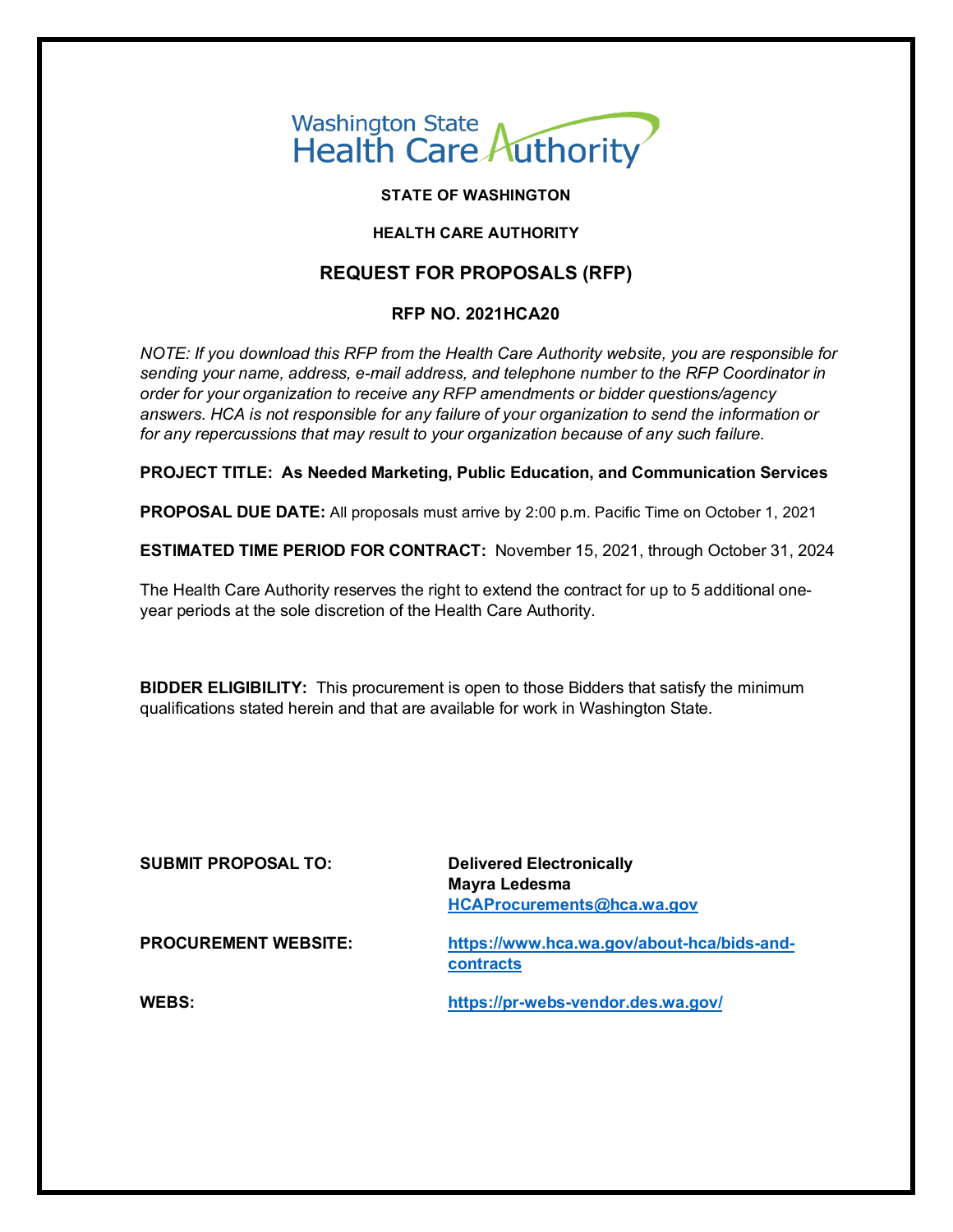# Washington State<br>Health Care Authority

| 1.1.  |  |
|-------|--|
| 1.2.  |  |
| 1.3.  |  |
| 1.4.  |  |
| 1.5.  |  |
| 1.6.  |  |
| 1.7.  |  |
| 1.8.  |  |
|       |  |
| 2.1.  |  |
| 2.2.  |  |
| 2.3.  |  |
| 2.4.  |  |
| 2.5.  |  |
| 2.6.  |  |
| 2.7.  |  |
| 2.8.  |  |
| 2.9.  |  |
| 2.10. |  |
| 2.11. |  |
| 2.12. |  |
| 2.13. |  |
| 2.14. |  |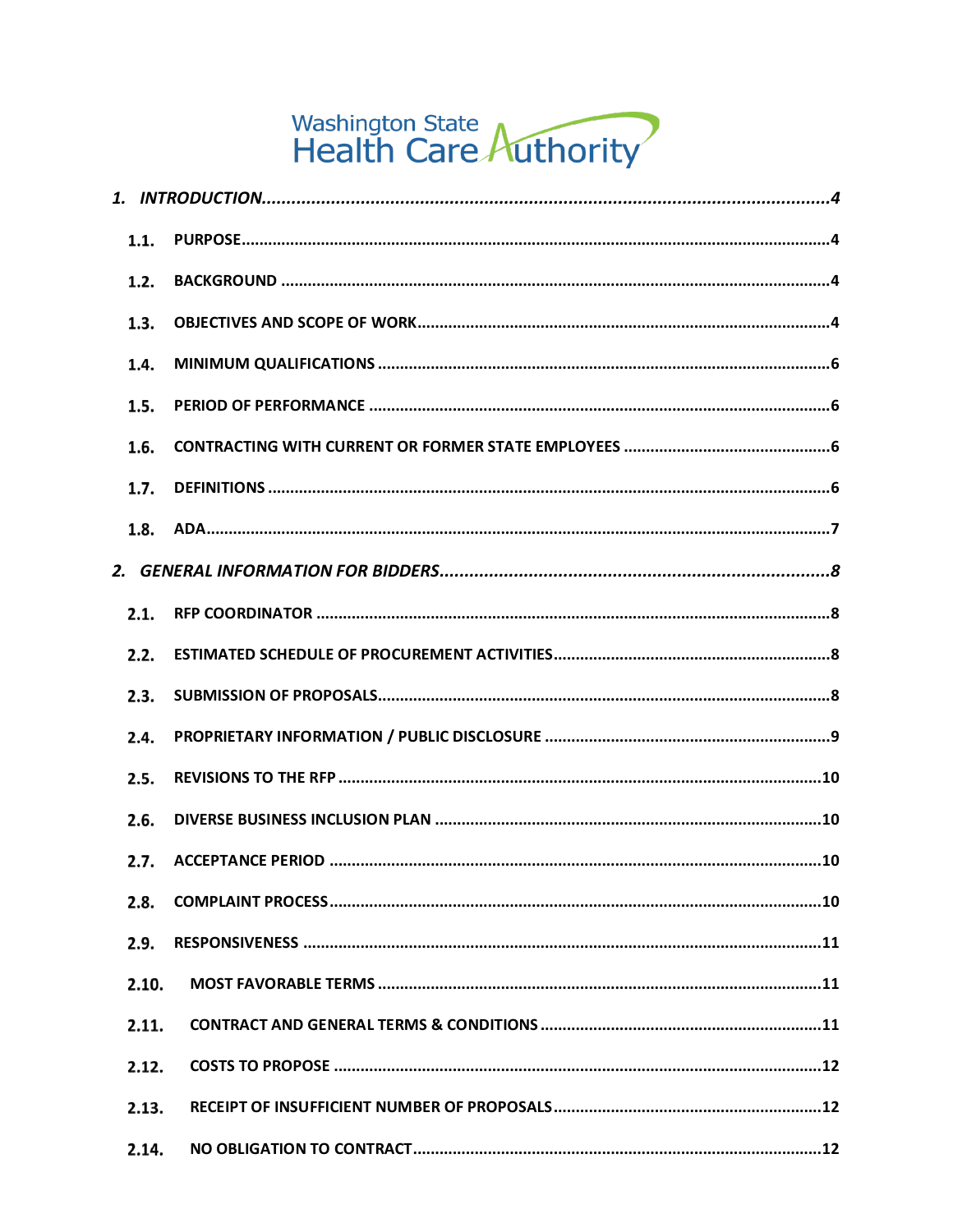| 2.15. |  |
|-------|--|
| 2.16. |  |
| 2.17. |  |
| 2.18. |  |
|       |  |
| 3.1.  |  |
| 3.2.  |  |
| 3.3.  |  |
| 3.4.  |  |
| 3.5.  |  |
| 3.6.  |  |
| 3.7.  |  |
| 3.8.  |  |
|       |  |
| 4.1.  |  |
| 4.2.  |  |
| 4.3.  |  |
| 4.4.  |  |
| 4.5.  |  |
| 4.6.  |  |
| 4.7.  |  |
|       |  |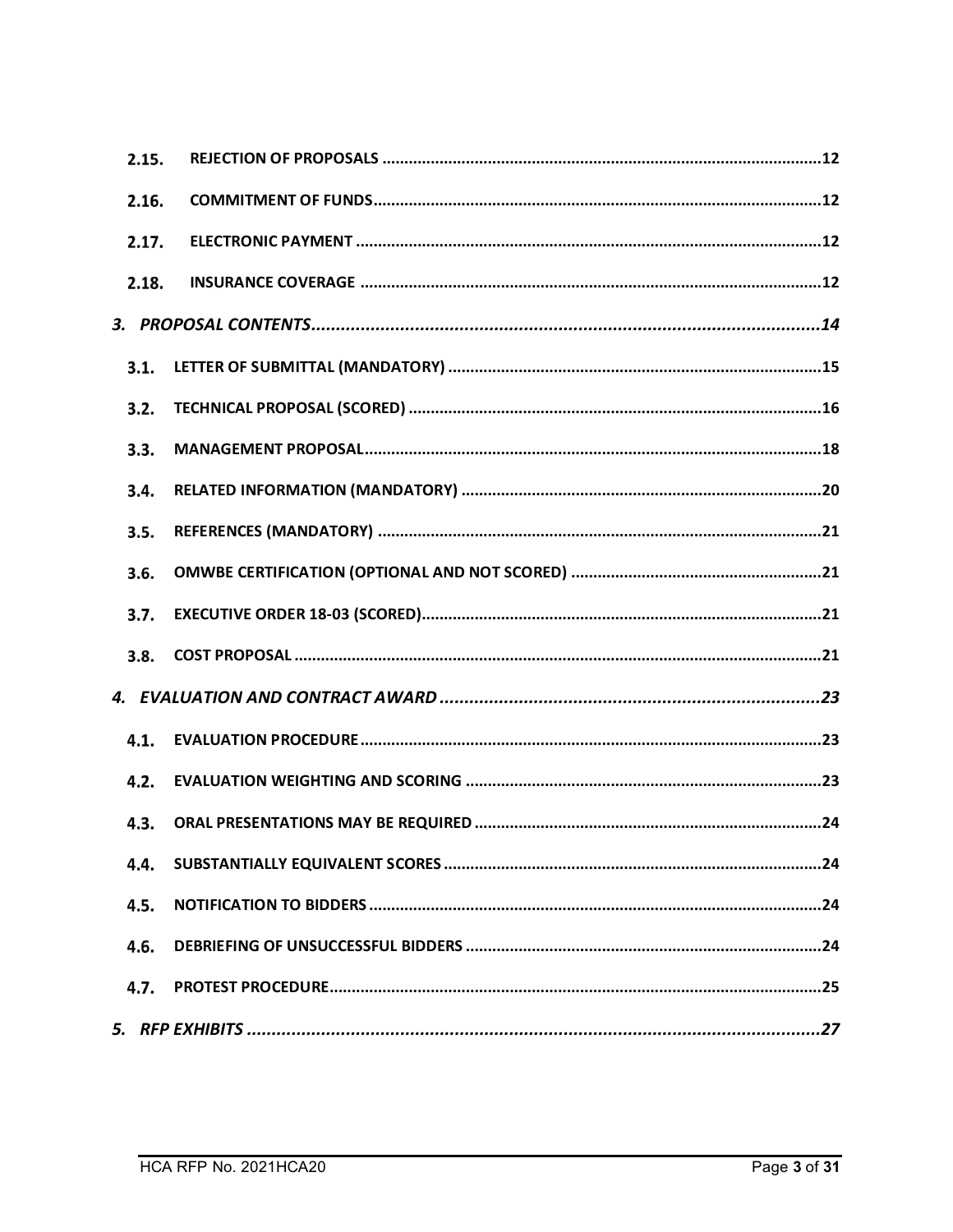## <span id="page-3-0"></span>**1. INTRODUCTION**

#### <span id="page-3-1"></span>1.1. PURPOSE

The Washington State Health Care Authority, hereafter called "HCA," is initiating this Request for Proposal (RFP) to solicit proposals from firms interested in providing as needed marketing, public education, and communication services.

HCA intends to award multiple as-needed contract(s) to provide the services described in this RFP. The execution of an as-needed contract does not guarantee any minimum or maximum amount of work. The amount of marketing, communications, and public-education campaign services needed that are utilized under an as-needed contract is at HCA's sole discretion.

Under an as-needed contract, HCA will establish, in coordination with selected vendor(s), a Work Order request template for all work orders. HCA and the vendor(s) will develop and issue Work Order(s) detailing specific deliverables, timelines, and budget for services, as the work is needed. The Work Order must be signed by authorized representatives of each party prior to work commencing. An example Work Order is provided in Exhibit D.

#### <span id="page-3-2"></span>**1.2. BACKGROUND**

HCA purchases health care coverage and services for more than 2 million Washingtonians through Apple Health (Medicaid), the Public Employees Benefits Board (PEBB) Program, the School Employees Benefits Board (SEBB) Program, and the COFA Islander Health Care Program We provide information and resources to those we serve through a variety of communications channels.

HCA's Division of Behavioral Health and Recovery (DBHR) administers prevention, treatment, and recovery programs to Washingtonians. DBHR receives annual state and federal funds to facilitate public education campaigns. Past campaigns include:

- Starts with One: A campaign on opioid use disorder prevention
- Start Talking Now: A campaign on underage drinking and marijuana use prevention
- Washington Listens: A campaign on using a call center resource for COVID-19 related stress and anxiety.
- Tribal Opioid Solutions campaign

The goal of these campaigns are to educate the public on concepts that help prevent substance use, encourage treatment services, and support Washingtonians in their recovery.

Other HCA agency campaigns and projects provide information and resources for Washingtonians to help them access high-quality, whole-person health care.

#### <span id="page-3-3"></span>**OBJECTIVES AND SCOPE OF WORK**

This contract will be used on an as-needed basis to provide any or all of the following: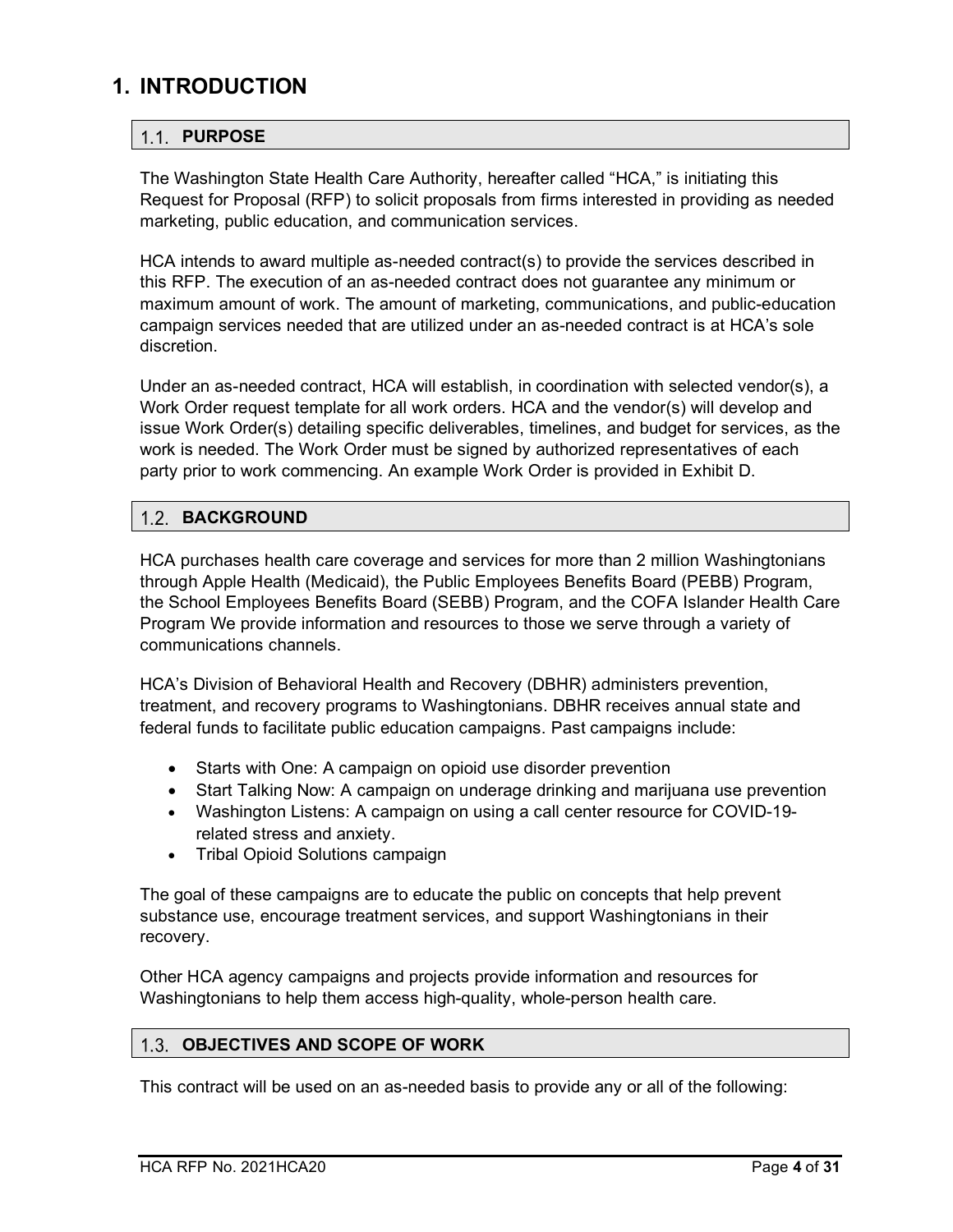- Strategic communication and marketing planning. Expertise must include planning, implementing, and evaluating effective communication and marketing campaigns for Tribal communities, targeted audiences, stakeholders, and/or the general public.
- Marketing research. Consultants must provide the ability to produce, analyze, and use quantitative and qualitative market research.
- Product development and production. Consultants must provide expertise in developing and producing communications products for a variety of mediums, including print, web, social media and video.
- Brand strategy. Consultants must provide expertise in researching and developing brand standards that convey the agency's core values and can be applied across written and visual communications.
- Public education services for comprehensive, statewide or specialized populationspecific campaigns to promote prevention, treatment, and recovery service for Washington residents, including those at risk for, or experiencing, substance use or mental health disorders.

The as-needed public-education services will require multiple campaigns targeting youth and adults from diverse cultural backgrounds statewide. The successful bidder(s) will be responsible for the following components for each campaign:

- a. Conceptualizing, developing, pre-testing, producing, and evaluating comprehensive advertising campaigns.
- b. Conducting research and market analysis to inform about market segmentation and media placement. Assessing best practices of similar campaigns in other states. Working with HCA to further define areas of focus and lessons to be applied to future campaigns.
- c. Connecting and linking new or updated campaign assets to prior HCA behavioral health campaigns.
- d. Obtaining the most cost-effective advertising purchases and flexible talent agreements; allowing HCA to share components with partners, stakeholders, and other states with minimal or no additional cost.
- e. Promoting campaign messages, issues and personal stories to news media organizations.
- f. Providing masters of all approved advertising to HCA for archiving.
- g. Planning campaign launches to coincide with higher-risk times for certain problem behaviors.
- h. Supplying a fact sheet on each campaign, including the research findings or other rationale that can be shared with partners around the state.
- i. Reporting to HCA on campaign reach and utilization no less than monthly.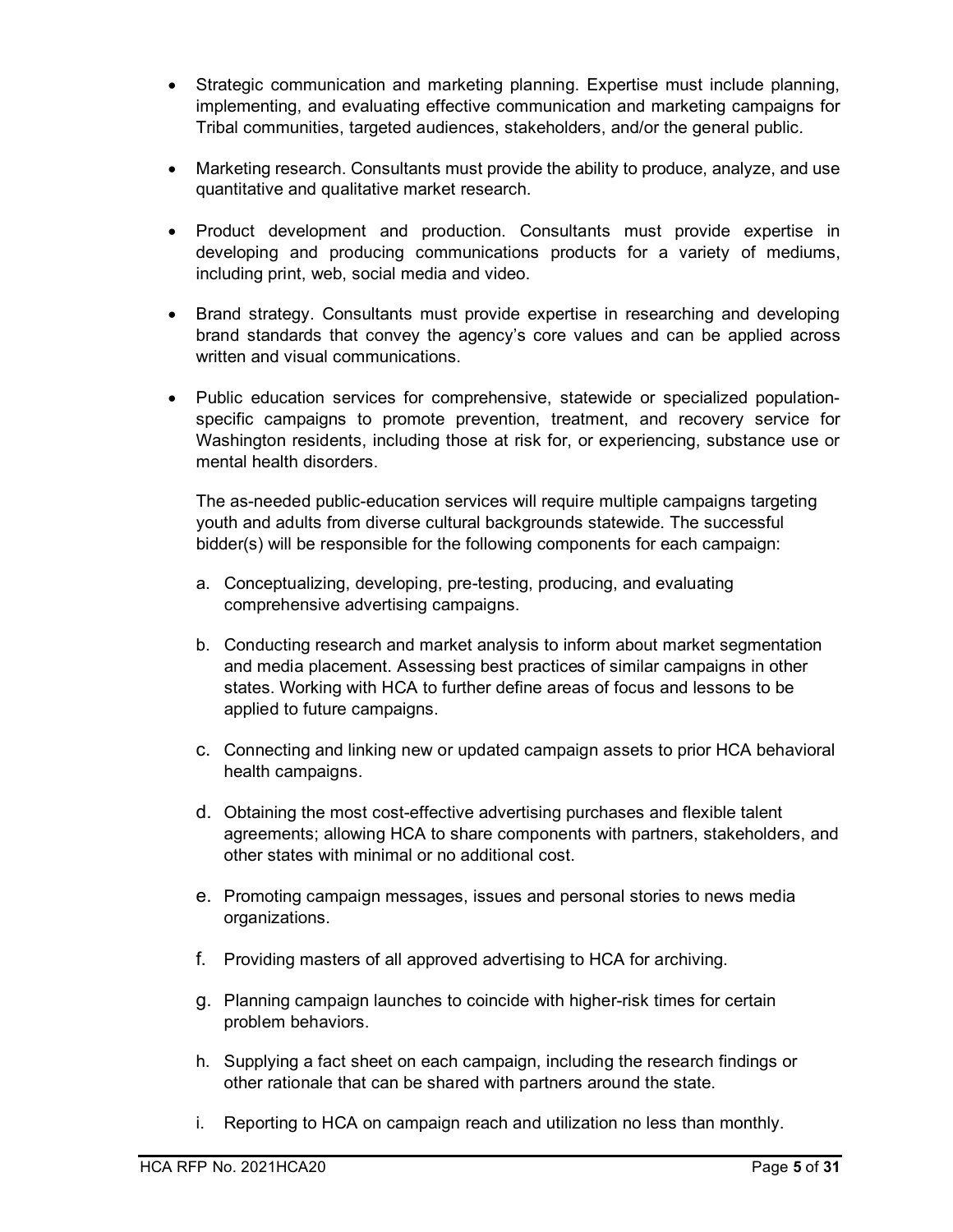- j. Ensure that all campaigns are executed with a lens for Diversity, Equity, and Inclusion.
- k. Ensure any specific campaigns for Tribal communities or American Indian/Alaska Native (AI/AN) individuals are executed using government-to-government protocols and best practices for engagement with Tribal communities.
- l. Ensuring that campaigns are relevant to multiple target audiences.

The successful bidder needs strong project management skills in their projects and workstreams, demonstrated in responses to this RFP.

**NOTE**: All materials developed by the successful bidder will become the property of HCA and will be used for future outreach efforts.

#### <span id="page-5-0"></span>**MINIMUM QUALIFICATIONS**

The following are the minimum qualifications for Bidders:

- Licensed to do business in the State of Washington or provide a commitment that it will become licensed in Washington within 30 calendar days of being selected as the Apparent Successful Bidder(s).
- 1.4.2. At least five years of experience working in advertising, marketing, communications, and social marketing focused on changing the public's knowledge, attitudes, beliefs, and behavior. Experience should be relevant to public sector or health care.

#### <span id="page-5-1"></span>**PERIOD OF PERFORMANCE**

The period of performance of any contract resulting from this RFP is tentatively scheduled to begin on or about November 15, 2021, and end on October 31, 2024. Amendments extending the period of performance, if any, will be at the sole discretion of HCA.

HCA reserves the right to extend the contract for five (5) one-year periods.

#### <span id="page-5-2"></span>**CONTRACTING WITH CURRENT OR FORMER STATE EMPLOYEES**

Specific restrictions apply to contracting with current or former state employees pursuant to RCW 42.52. Bidders should familiarize themselves with the requirements prior to submitting a Proposal.

#### <span id="page-5-3"></span>**1.7. DEFINITIONS**

Definitions for the purposes of this RFP include:

**Apparent Successful Bidder(s) (ASBs)** – The Bidder(s) selected as the entity to perform the anticipated services under this RFP, subject to completion of contract negotiations and execution of a written contract.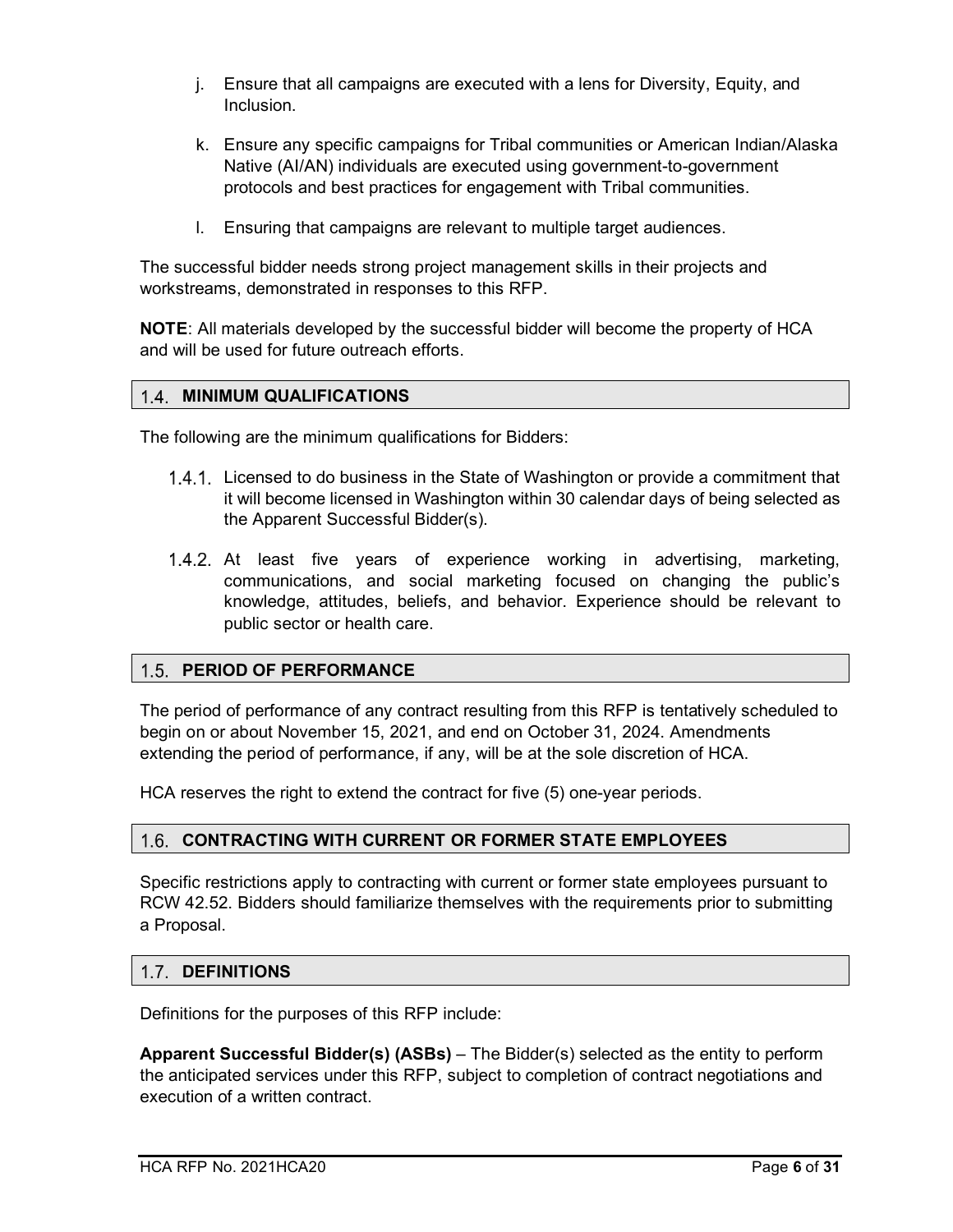**Behavioral Health -** Refers to prevention, treatment, and recovery services related to both substance use disorder and mental health services.

**Bidder** – Individual or company interested in the RFP that submits a proposal in order to attain a contract with the Health Care Authority.

**Health Care Authority or HCA** –An executive agency of the state of Washington that is issuing this RFP.

**Proposal** – A formal offer submitted in response to this solicitation.

**Request for Proposals (RFP)** – Formal procurement document in which a service or need is identified but no specific method to achieve it has been chosen. The purpose of an RFP is to permit the bidder community to suggest various approaches to meet the need at a given price.

**Substance Use Disorder (SUD) -** A disease that affects a person's brain and behavior and leads to an inability to control the use of a legal or illegal drug or medication.

#### <span id="page-6-0"></span>**ADA**

HCA complies with the Americans with Disabilities Act (ADA). Bidders may contact the RFP Coordinator to receive this RFP in Braille or on tape.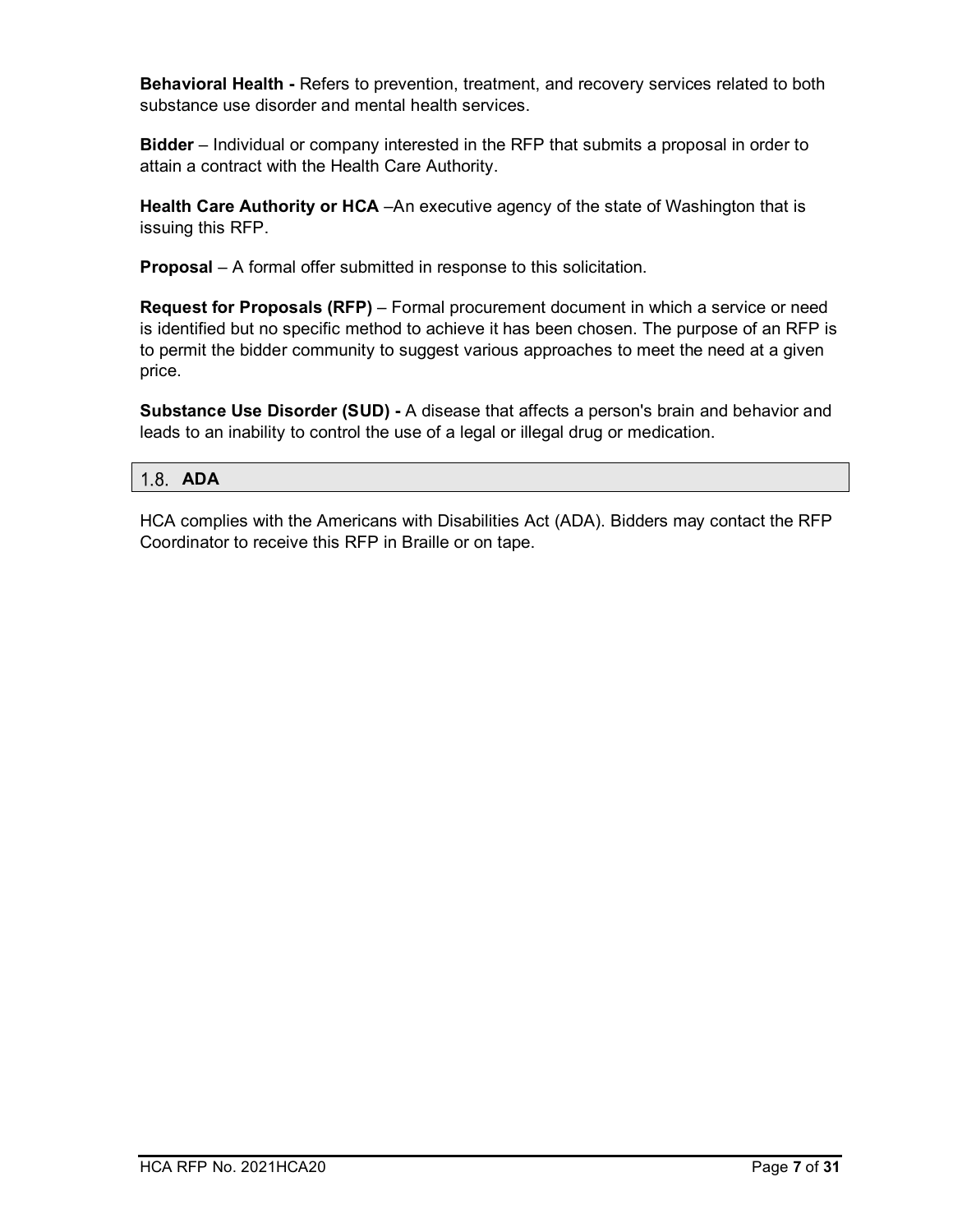## <span id="page-7-0"></span>**2. GENERAL INFORMATION FOR BIDDERS**

#### <span id="page-7-1"></span>2.1. RFP COORDINATOR

The RFP Coordinator is the sole point of contact in HCA for this procurement. All communication between the Bidder and HCA upon release of this RFP must be with the RFP Coordinator, as follows:

| Name                | Mayra Ledesma              |
|---------------------|----------------------------|
| E-Mail Address      | HCAProcurements@hca.wa.gov |
|                     |                            |
| <b>Phone Number</b> | $(360)$ 725-1323           |
|                     |                            |

Any other communication will be considered unofficial and non-binding on HCA. Bidders are to rely on written statements issued by the RFP Coordinator. Communication directed to parties other than the RFP Coordinator may result in disqualification of the Bidder.

#### <span id="page-7-2"></span>**ESTIMATED SCHEDULE OF PROCUREMENT ACTIVITIES**

| <b>Issue Request for Proposals</b>                                                                  | August 20, 2021                    |
|-----------------------------------------------------------------------------------------------------|------------------------------------|
| Questions Due                                                                                       | August 27, 2021 (2:00<br>p.m.      |
| Answers Posted                                                                                      | September 3, 2021                  |
| Proposals Due                                                                                       | October 1, 2021                    |
| <b>Evaluate Proposals</b>                                                                           | October 8 – October<br>21, 2021    |
| Conduct Oral Interviews with Finalists, if required                                                 | October 25-26, 2021                |
| Announce "Apparently Successful Bidder" and send<br>notification via e-mail to unsuccessful bidders | No later than:<br>October 28, 2021 |
| Hold Debriefing Conference (if requested)                                                           | November 1 – 3, 2021               |
| <b>Begin Contract Work</b>                                                                          | November 15, 2021                  |

HCA reserves the right in its sole discretion to revise the above schedule.

#### <span id="page-7-3"></span>**2.3. SUBMISSION OF PROPOSALS**

#### **ELECTRONIC PROPOSALS:**

The proposal must be received by the RFP Coordinator no later than the Proposal Due deadline in Section [2.2,](#page-7-2) *Estimated Schedule of Procurement Activities*.

Proposals must be submitted electronically as an attachment to an e-mail to the RFP Coordinator at the e-mail address listed in Section [2.1.](#page-7-1) The email subject line must identify the email as "Response to **RFP # 2021HCA20**." Attachments to e-mail should be in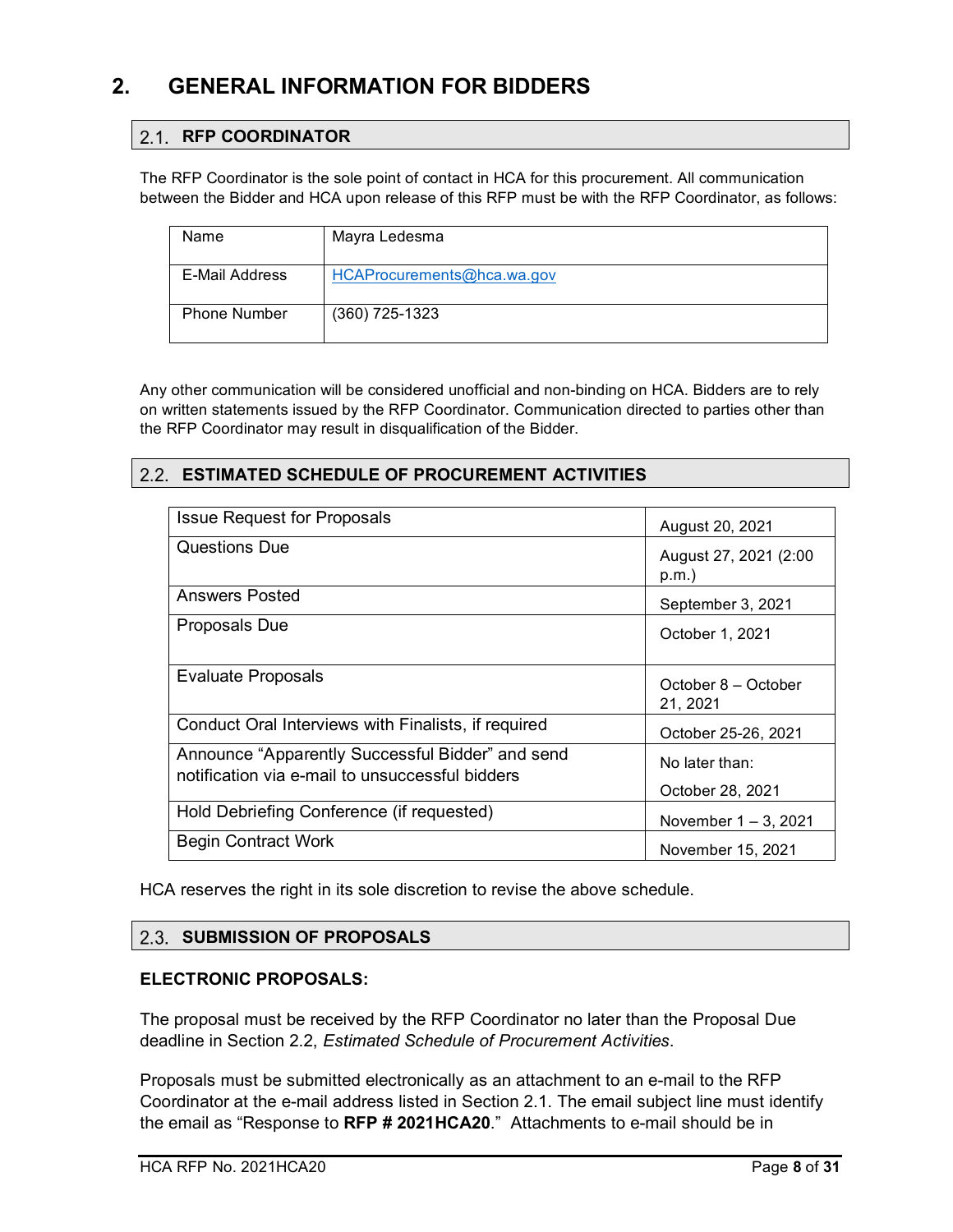Microsoft Word format, Excel, PDF, or PowerPoint. Zipped files cannot be received by HCA and cannot be used for submission of proposals. The cover submittal letter and the Certifications and Assurances form must have a scanned signature of the individual within the organization authorized to bind the Bidder to the offer. HCA does not assume responsibility for problems with Bidder's e-mail. If HCA e-mail is not working, appropriate allowances will be made.

**Spreadsheet documents must** be submitted in Microsoft Excel and in a live, **unprotected**  file that includes all formulas, macros, and computations that are relied on or used to calculate any rates or values presented therein.

Proposals may not be transmitted using facsimile transmission.

Bidders should allow sufficient time to ensure timely receipt of the proposal by the RFP Coordinator. The "receive date/time" shown on the HCA email system will be used as the official time stamp but may not reflect the actual time received. Late proposals will not be accepted and will be automatically disqualified from further consideration, unless HCA email is found to be at fault. All proposals and any accompanying documentation become the property of HCA and will not be returned.

HCA assumes no responsibility for delays caused by Bidder's e-mail, network problems, or any other party.

#### <span id="page-8-0"></span>**PROPRIETARY INFORMATION / PUBLIC DISCLOSURE**

Proposals submitted in response to this RFP will become the property of HCA. All proposals received will remain confidential until the Apparent Successful Bidder(s) are announced; thereafter, the proposals will be deemed public records as defined in chapter 42.56 of the Revised Code of Washington (RCW).

Any information in the proposal that the Bidder desires to claim as proprietary and exempt from disclosure under chapter 42.56 RCW, or other state or federal law that provides for the nondisclosure of a document, must be clearly designated. The information must be clearly identified and the particular exemption from disclosure upon which the Bidder is making the claim must be cited. Each page containing the information claimed to be exempt from disclosure must be clearly identified by the words "Proprietary Information" printed on the lower right hand corner of the page. Marking the entire proposal exempt from disclosure or as Proprietary Information will not be honored.

If a public records request is made for the information that the Bidder has marked as "Proprietary Information," HCA will notify the Bidder of the request and of the date that the records will be released to the requester unless the Bidder obtains a court order enjoining that disclosure. If the Bidder fails to obtain the court order enjoining disclosure, HCA will release the requested information on the date specified. If a Bidder obtains a court order from a court of competent jurisdiction enjoining disclosure pursuant to chapter 42.56 RCW, or other state or federal law that provides for nondisclosure, HCA will maintain the confidentiality of the Bidder's information per the court order.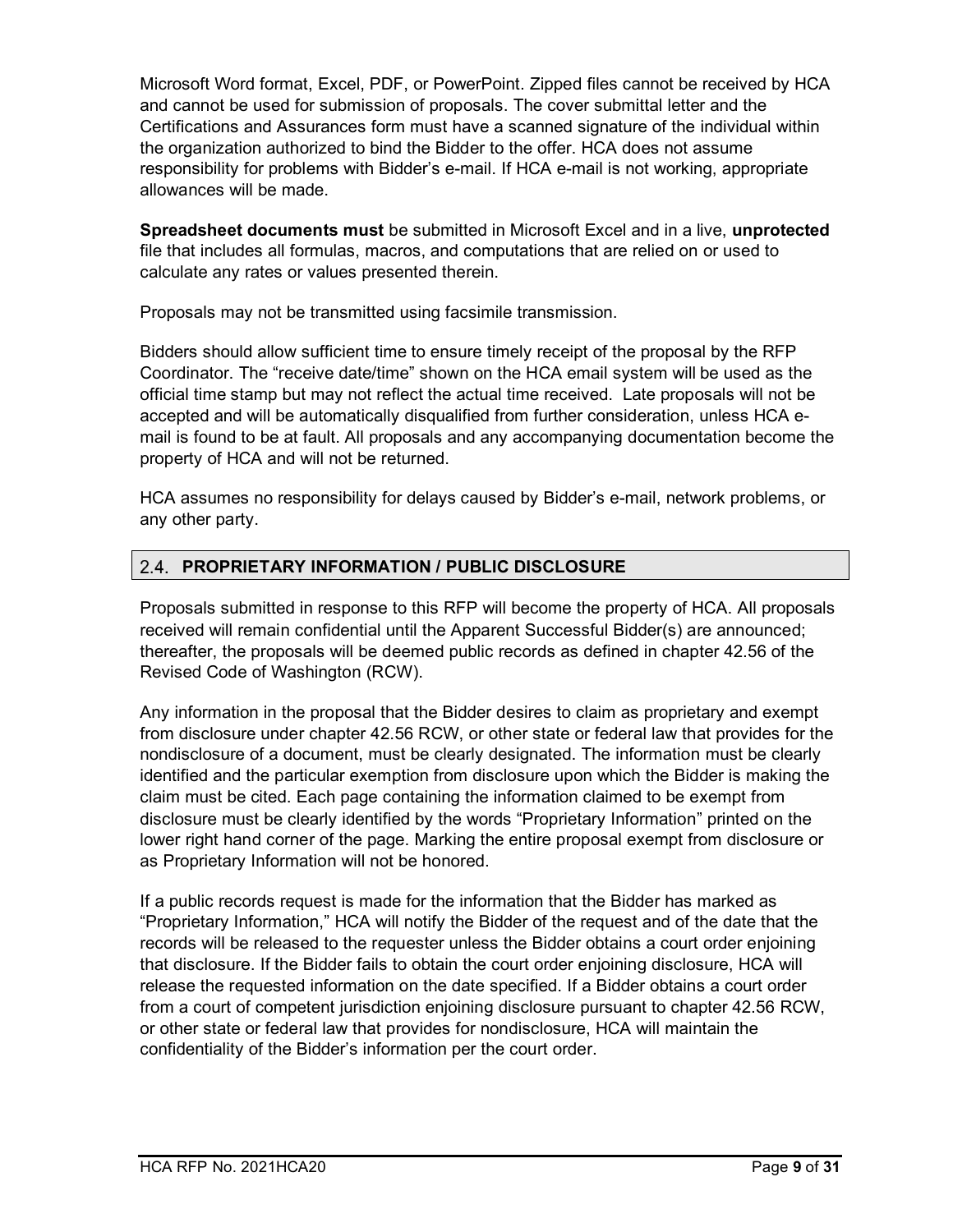A charge will be made for copying and shipping, as outlined in RCW 42.56. No fee will be charged for inspection of contract files, but 24 hours' notice to the RFP Coordinator is required. All requests for information should be directed to the RFP Coordinator.

The submission of any public records request to HCA pertaining in any way to this RFP will not affect the procurement schedule, as outlined in Section [2.2,](#page-7-2) unless HCA, in its sole discretion, determines that altering the schedule would be in HCA's best interests.

#### <span id="page-9-0"></span>**REVISIONS TO THE RFP**

If HCA determines in its sole discretion that it is necessary to revise any part of this RFP, then HCA will provide addenda via e-mail to all individuals who have made the RFP Coordinator aware of their interest. Addenda will also be published on Washington's Electronic Bid System (WEBS), at [https://fortress.wa.gov/ga/webs/.](https://fortress.wa.gov/ga/webs/) For this purpose, the published questions and answers and any other pertinent information will be provided as an addendum to the RFP and will be placed on the website.

HCA also reserves the right to cancel or to reissue the RFP in whole or in part, prior to execution of a contract.

#### <span id="page-9-1"></span>**DIVERSE BUSINESS INCLUSION PLAN**

Bidders will be required to submit a Diverse Business Inclusion Plan with their proposal. In accordance with legislative findings and policies set forth in RCW 39.19, the state of Washington encourages participation in all contracts by firms certified by the Office of Minority and Women's Business Enterprises (OMWBE), set forth in RCW 43.60A.200 for firms certified by the Washington State Department of Veterans Affairs, and set forth in RCW 39.26.005 for firms that are Washington Small Businesses. Participation may be either on a direct basis or on a subcontractor basis. However, no preference on the basis of participation is included in the evaluation of Diverse Business Inclusion Plans submitted, and no minimum level of minority- and women-owned business enterprise, Washington Small Business, or Washington State certified Veteran Business participation is required as a condition for receiving an award. Any affirmative action requirements set forth in any federal governmental regulations included or referenced in the contract documents will apply.

#### <span id="page-9-2"></span>2.7. ACCEPTANCE PERIOD

Proposals must provide one hundred twenty (120) calendar days for acceptance by HCA from the due date for receipt of proposals.

#### <span id="page-9-3"></span>**COMPLAINT PROCESS**

2.10.1. Vendors may submit a complaint to HCA based on any of the following:

- 2.10.1.1. The RFP unnecessarily restricts competition;
- 2.10.1.2. The RFP evaluation or scoring process is unfair or unclear; or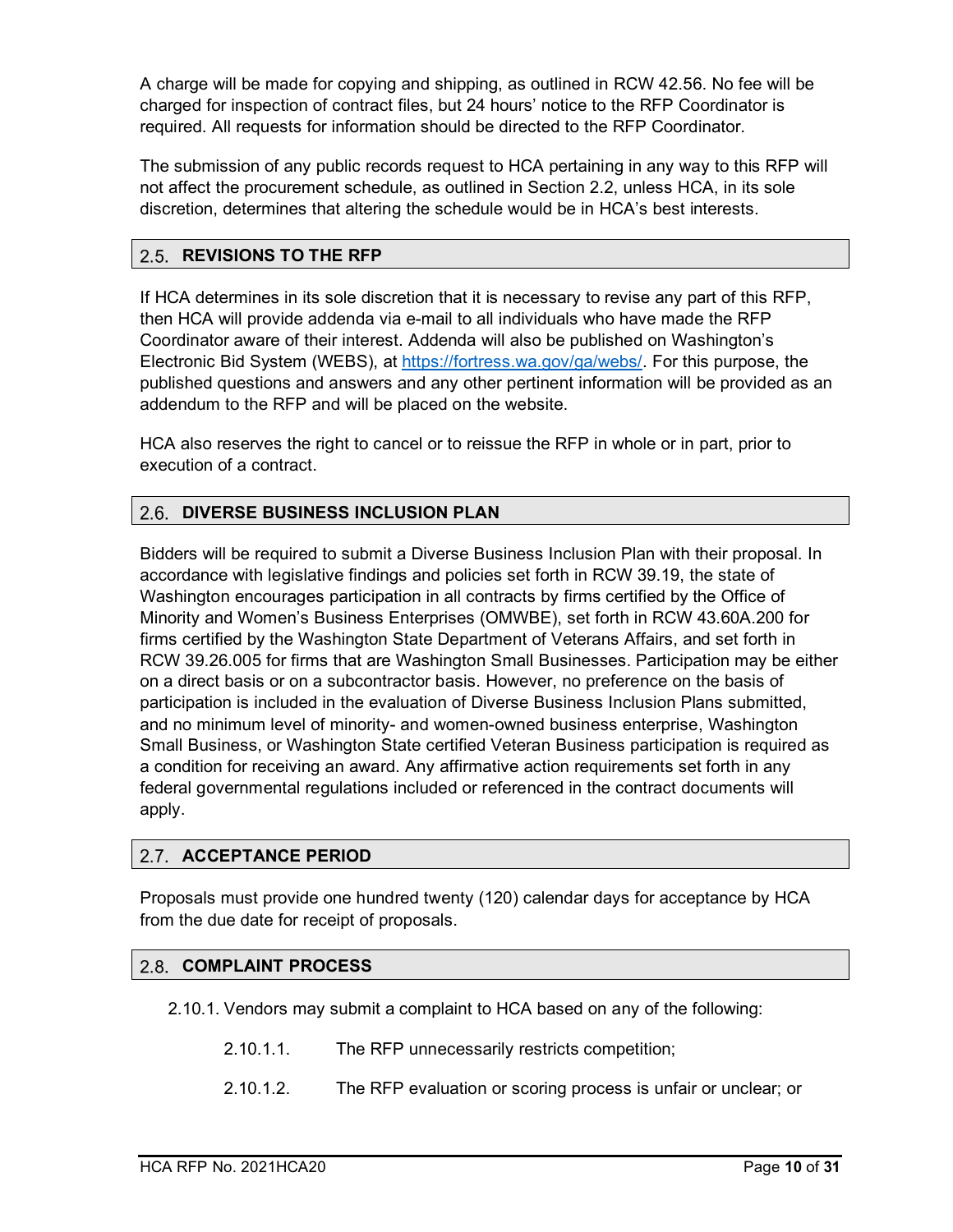- 2.10.1.3. The RFP requirements are inadequate or insufficient to prepare a response.
- 2.10.2. A complaint must be submitted to HCA prior to five business days before the bid response deadline. The complaint must:
	- 2.10.2.1. Be in writing;
	- 2.10.2.2. Be sent to the RFP Coordinator in a timely manner;
	- 2.10.2.3. Clearly articulate the basis for the complaint; and
	- 2.10.2.4. Include a proposed remedy.

The RFP Coordinator will respond to the complaint in writing. The response to the complaint and any changes to the RFP will be posted on WEBS. The Director of HCA will be notified of all complaints and will be provided a copy of HCA's response. A Bidder or potential Bidder cannot raise during a bid protest any issue that the Bidder or potential Bidder raised in a complaint. HCA's action or inaction in response to a complaint will be final. There will be no appeal process.

#### <span id="page-10-0"></span>**RESPONSIVENESS**

The RFP Coordinator will review all proposals to determine compliance with administrative requirements and instructions specified in this RFP. A Bidder's failure to comply with any part of the RFP may result in rejection of the proposal as non-responsive.

HCA also reserves the right at its sole discretion to waive minor administrative irregularities.

#### <span id="page-10-1"></span>**MOST FAVORABLE TERMS**

HCA reserves the right to make an award without further discussion of the proposal submitted. Therefore, the proposal should be submitted initially on the most favorable terms which the Bidder can propose. HCA reserve the right to contact a Bidder for clarification of its proposal.

HCA also reserves the right to use a Best and Final Offer (BAFO) before awarding any contract to further assist in determining the ASB(s).

The ASB should be prepared to accept this RFP for incorporation into a contract resulting from this RFP. The contract resulting from this RFP will incorporate some, or all, of the Bidder's proposal. The proposal will become a part of the official procurement file on this matter without obligation to HCA.

#### <span id="page-10-2"></span>**2.11. CONTRACT AND GENERAL TERMS & CONDITIONS**

The ASB will be expected to enter into a contract which is substantially the same as the sample contract and its general terms and conditions attached as Exhibit D. HCA will not accept any draft contracts prepared by any Bidder. The Bidder may submit exceptions as allowed in the Certifications and Assurances form, Exhibit A to this RFP. All exceptions must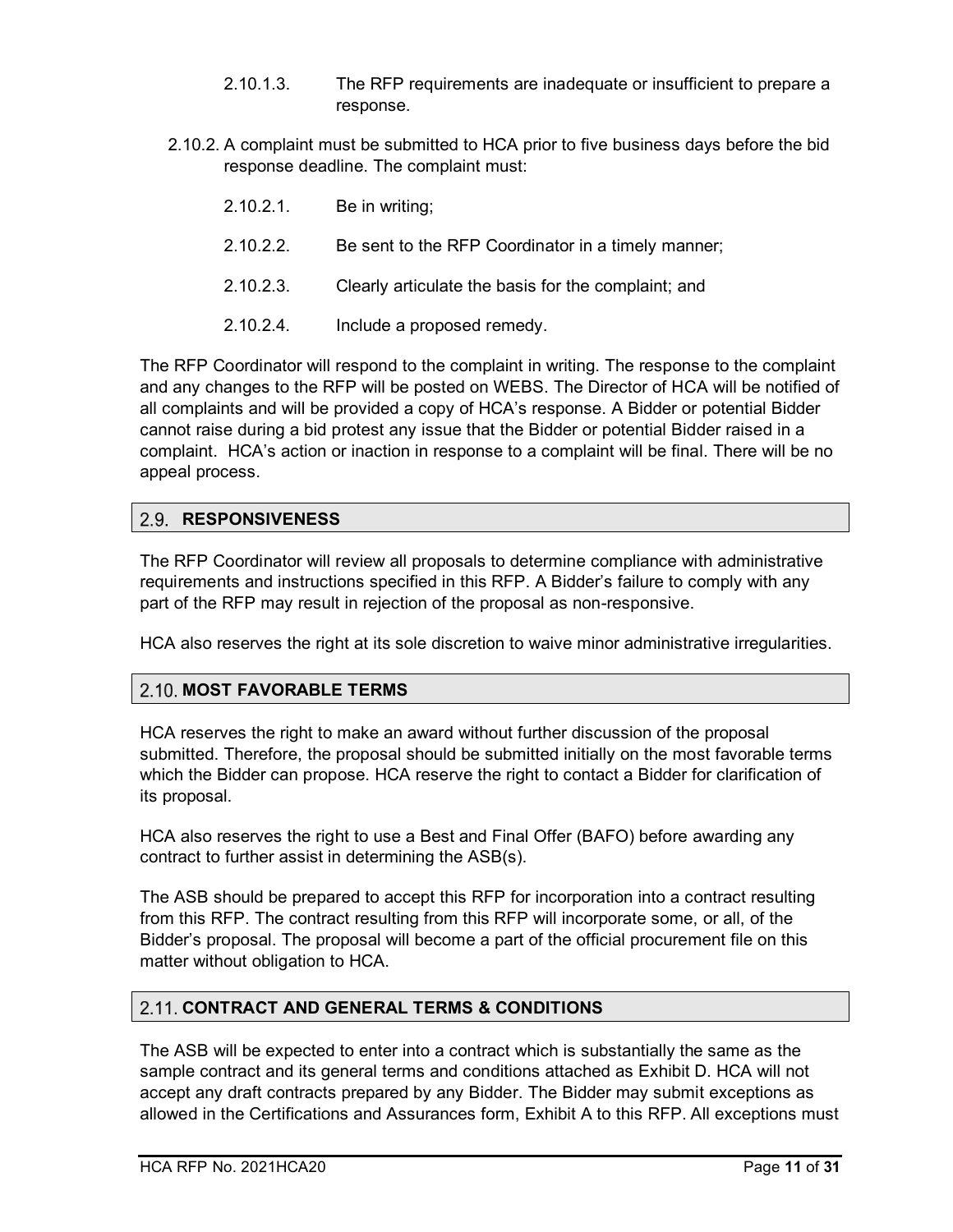be submitted as an attachment to Exhibit A. HCA will review requested exceptions and accept or reject the same at its sole discretion.

If, after the announcement of the ASB, and after a reasonable period of time, the ASB and HCA cannot reach agreement on acceptable terms for the Contract, the HCA may cancel the selection and award the Contract to the next most qualified Bidder.

#### <span id="page-11-0"></span>**COSTS TO PROPOSE**

HCA will not be liable for any costs incurred by the Bidder in preparing, submitting, or presenting a Proposal for this RFP.

#### <span id="page-11-1"></span>**RECEIPT OF INSUFFICIENT NUMBER OF PROPOSALS**

If HCA receives only one responsive proposal as a result of this RFP, HCA reserves the right to either: 1) directly negotiate and contract with the Bidder; or 2) not award any contract at all. HCA may continue to have the bidder complete the entire RFP. HCA is under no obligation to tell the Bidder if it is the only Bidder

#### <span id="page-11-2"></span>**2.14. NO OBLIGATION TO CONTRACT**

This RFP does not obligate HCA to enter into any contract for services specified herein.

#### <span id="page-11-3"></span>**REJECTION OF PROPOSALS**

HCA reserves the right, at its sole discretion, to reject any and all Proposals received without penalty and not to issue any contract as a result of this RFP.

#### <span id="page-11-4"></span>**2.16. COMMITMENT OF FUNDS**

The Director of HCA or his/her delegate is the only individual who may legally commit HCA to the expenditures of funds for a contract resulting from this RFP. No cost chargeable to the proposed contract may be incurred before receipt of a fully executed contract.

#### <span id="page-11-5"></span>**ELECTRONIC PAYMENT**

The state of Washington prefers to utilize electronic payment in its transactions. The ASB will need to be registered as a Statewide Vendor.

#### <span id="page-11-6"></span>**2.18. INSURANCE COVERAGE**

As a requirement of the resultant contract, the ASB is to furnish HCA with a certificate(s) of insurance executed by a duly authorized representative of each insurer, showing compliance with the insurance requirements set forth below.

The ASB must, at its own expense, obtain and keep in force insurance coverage which will be maintained in full force and effect during the term of the contract. The ASB must furnish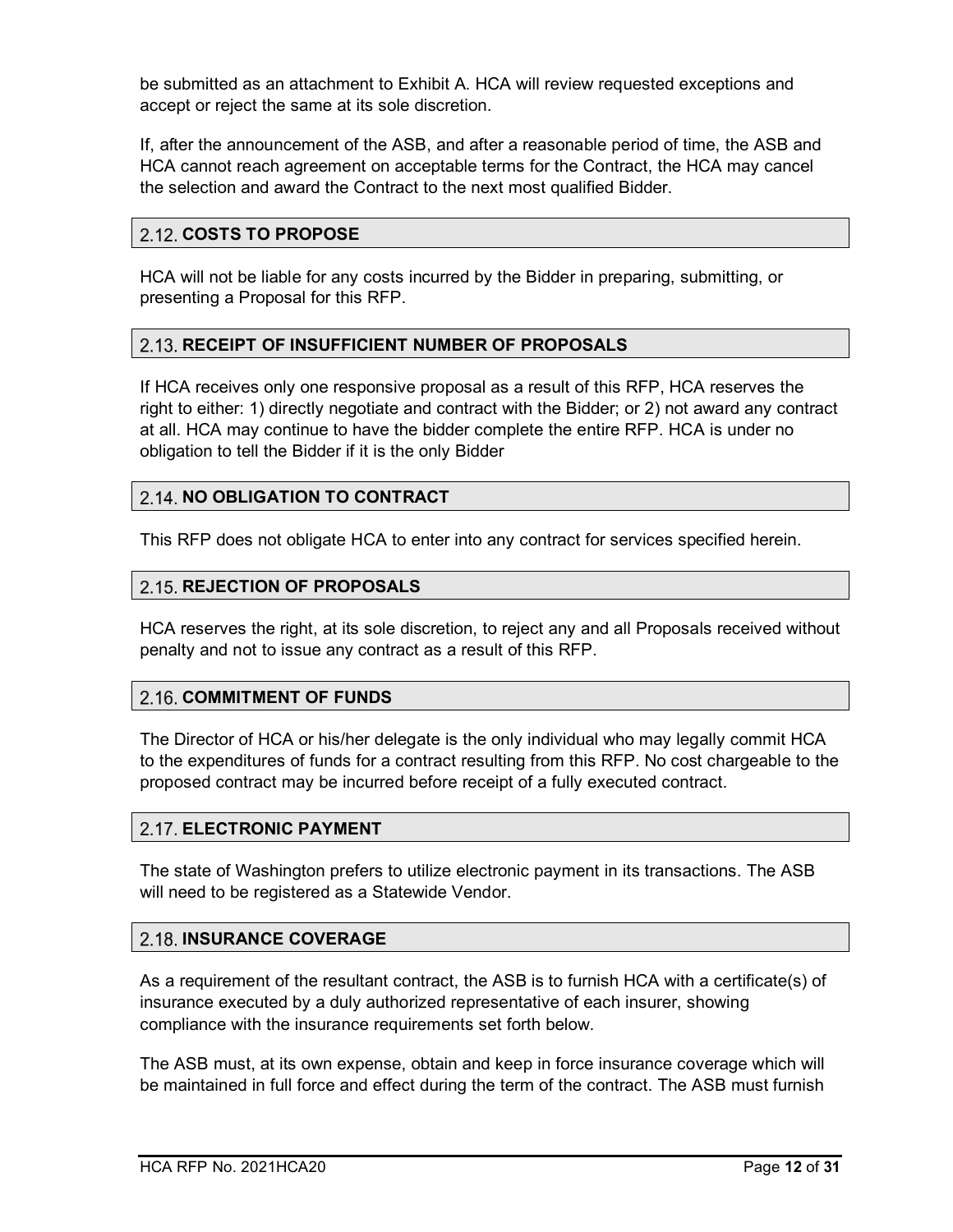evidence in the form of a Certificate of Insurance that insurance will be provided, and a copy must be forwarded to HCA within 15 days of the contract effective date.

- 2.18.1. Liability Insurance
	- 2.18.1.1. Commercial General Liability Insurance: ASB will maintain commercial general liability (CGL) insurance and, if necessary, commercial umbrella insurance, with a limit of not less than \$1,000,000 per each occurrence. If CGL insurance contains aggregate limits, the General Aggregate limit must be at least twice the "each occurrence" limit. CGL insurance must have products-completed operations aggregate limit of at least two times the "each occurrence" limit. CGL insurance must be written on ISO occurrence from CG 00 01 (or a substitute form providing equivalent coverage). All insurance must cover liability assumed under an insured contract (including the tort liability of another assumed in a business contract), and contain separation of insureds (cross liability) condition.

Additionally, the ASB is responsible for ensuring that any subcontractors provide adequate insurance coverage for the activities arising out of subcontracts.

- 2.18.1.2. Business Auto Policy: As applicable, the ASB will maintain business auto liability and, if necessary, commercial umbrella liability insurance with a limit not less than \$1,000,000 per accident. Such insurance must cover liability arising out of "Any Auto." Business auto coverage must be written on ISO form CA 00 01, 1990 or later edition, or substitute liability form providing equivalent coverage.
- 2.18.2. Employers Liability ("Stop Gap") Insurance

In addition, the ASB will buy employers liability insurance and, if necessary, commercial umbrella liability insurance with limits not less than \$1,000,000 each accident for bodily injury by accident or \$1,000,000 each employee for bodily injury by disease.

2.18.3. Additional Provisions

Above insurance policy must include the following provisions:

- 2.18.3.1. Additional Insured. The state of Washington, HCA, its elected and appointed officials, agents and employees must be named as an additional insured on all general liability, excess, umbrella and property insurance policies. All insurance provided in compliance with this contract must be primary as to any other insurance or self-insurance programs afforded to or maintained by the state.
- 2.18.3.2. Cancellation. State of Washington, HCA, must be provided written notice before cancellation or non-renewal of any insurance referred to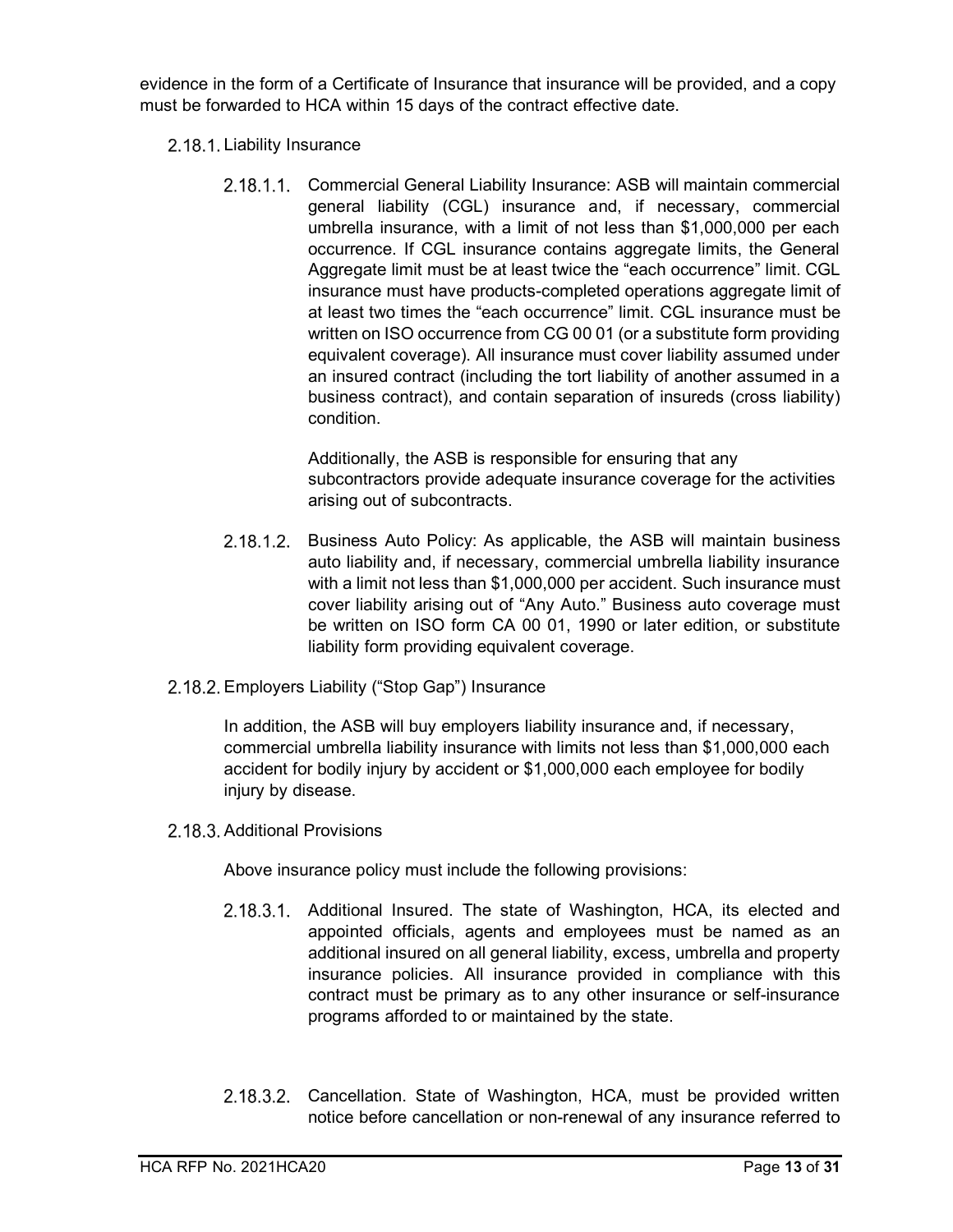therein, in accord with the following specifications. Insurers subject to 48.18 RCW (Admitted and Regulation by the Insurance Commissioner): The insurer must give the state 45 days advance notice of cancellation or non-renewal. If cancellation is due to nonpayment of premium, the state must be given ten days advance notice of cancellation. Insurers subject to 48.15 RCW (Surplus lines): The state must be given 20 days advance notice of cancellation. If cancellation is due to non-payment of premium, the state must be given ten days advance notice of cancellation.

- 2.18.3.3. Identification. Policy must reference the state's contract number and the Health Care Authority.
- 2.18.3.4. Insurance Carrier Rating. All insurance and bonds should be issued by companies admitted to do business within the state of Washington and have a rating of A-, Class VII or better in the most recently published edition of Best's Reports. Any exception must be reviewed and approved by the Health Care Authority Risk Manager, or the Risk Manager for the state of Washington, before the contract is accepted or work may begin. If an insurer is not admitted, all insurance policies and procedures for issuing the insurance policies must comply with chapter 48.15 RCW and 284-15 WAC.
- Excess Coverage. By requiring insurance herein, the state does not represent that coverage and limits will be adequate to protect ASB, and such coverage and limits will not limit ASB's liability under the indemnities and reimbursements granted to the state in this Contract.
- 2.18.4. Workers' Compensation Coverage

The ASB will at all times comply with all applicable workers' compensation, occupational disease, and occupational health and safety laws, statutes, and regulations to the full extent applicable. The state will not be held responsive in any way for claims filed by the ASB or their employees for services performed under the terms of this contract.

### <span id="page-13-0"></span>**3. PROPOSAL CONTENTS**

Proposals must be written in English and submitted electronically to the RFP Coordinator in the order noted below:

- A. Letter of Submittal, Section 3.1;
- B. Signed Certifications and Assurances, Exhibit A;
- C. Technical Proposal, Section 3.2;
- D. Management Proposal, Section 3.3;
- E. Related Information, Section 3.4;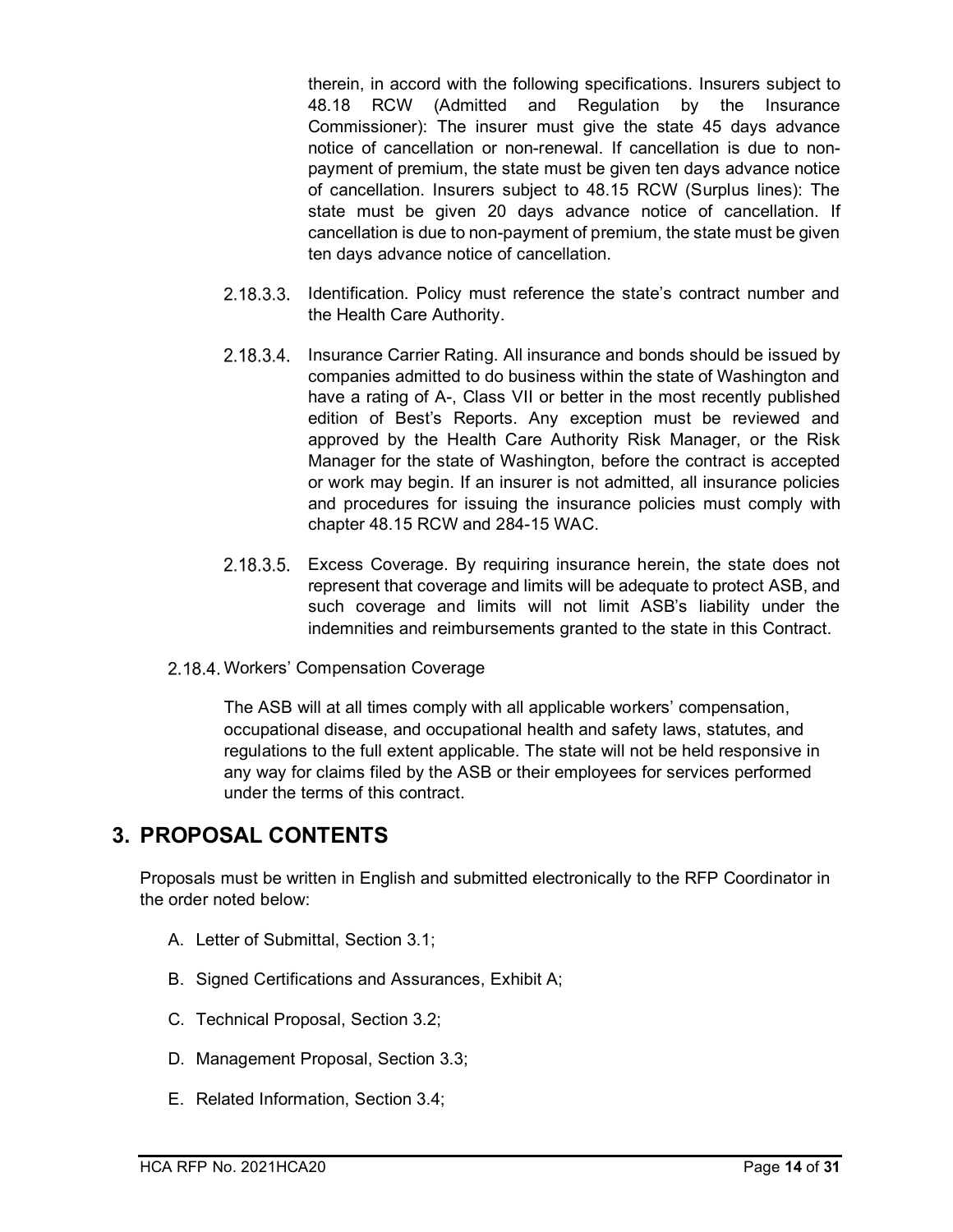- F. References, Section 3.5;
- G. OMWBE Certification, Section 3.6 (Optional);
- H. Executive Order 18-03, Section 3.7
- I. Cost Proposal, Section 3.8
- J. Diverse Business Inclusion Plan (Exhibit B to this RFP)

Proposals must provide information in the same order as presented in this document with the same headings.

Items marked "mandatory" must be included as part of the proposal for the proposal to be considered responsive; however, these items are not scored. Items marked "scored" are those that are awarded points as part of the evaluation conducted by the evaluation team

#### <span id="page-14-0"></span>**LETTER OF SUBMITTAL (MANDATORY)**

The Letter of Submittal and the attached Certifications and Assurances form (Exhibit A to this RFP) must be signed and dated by a person authorized to legally bind the Bidder to a contractual relationship, e.g., the President or Executive Director if a corporation, the managing partner if a partnership, or the proprietor if a sole proprietorship. Along with introductory remarks, the Letter of Submittal is to include by attachment the following information about the Bidder and any proposed subcontractors:

- 3.1.1. Name, address, principal place of business, telephone number, and fax number/email address of legal entity or individual with whom contract would be written.
- 3.1.2. Name, address, and telephone number of each principal officer (President, Vice President, Treasurer, Chairperson of the Board of Directors, etc.).
- Legal status of the Bidder (sole proprietorship, partnership, corporation, etc.) and the year the entity was organized to do business as the entity now substantially exists.
- Federal Employer Tax Identification number or Social Security number and the Washington Uniform Business Identification (UBI) number issued by the state of Washington Department of Revenue. If the Bidder does not have a UBI number, the Bidder must state that it will become licensed in Washington within 30 calendar days of being selected as the Apparent Successful Bidder.
- 3.1.5. Location of the facility from which the Bidder would operate.
- 3.1.6. Identify any state employees or former state employees employed or on the firm's governing board as of the date of the proposal. Include their position and responsibilities within the Bidder's organization. If following a review of this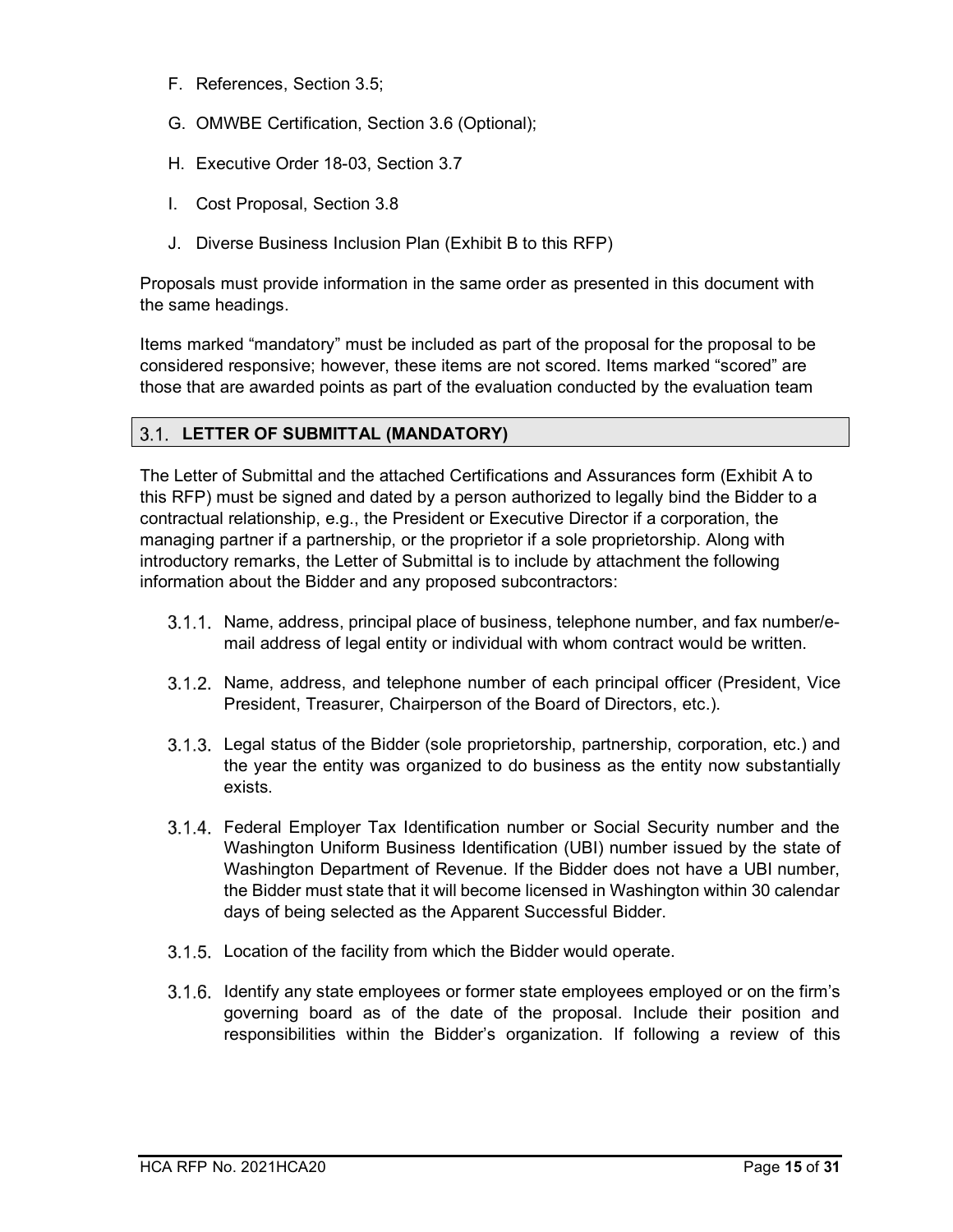information, it is determined by HCA that a conflict of interest exists, the Bidder may be disqualified from further consideration for the award of a contract.

3.1.7. Any information in the proposal that the Bidder desires to claim as proprietary and exempt from disclosure under the provisions of RCW 42.56 must be clearly designated. The page must be identified and the particular exemption from disclosure upon which the Bidder is making the claim must be listed. Each page claimed to be exempt from disclosure must be clearly identified by the word "Proprietary" printed on the lower right hand corner of the page. In your Letter of Submittal, please list which pages and sections that have been marked "Proprietary" and the particular exemption from disclosure upon which the Bidder is making the claim.

#### <span id="page-15-0"></span>**TECHNICAL PROPOSAL (SCORED)**

**General Requirements**: In this section of the Proposal, the Bidder is to provide a description of the Proposal which is consistent with the goals and objectives of the project and demonstrates the Bidder's understanding of the skills and resources required to successfully accomplish the objectives of the project and assure timely completion of deliverables. **For all elements, specify if the work is to be performed by the primary bidder, partnering agency, or subcontractor.**

**Page Limits.** Examples and samples are **not** included in the page limits identified below.

**Numbering of Responses**. Please number each response so that it corresponds to the question number. The response must begin with a restatement of the question followed by the Bidder's response to the question. A reference to another section will not suffice, each answer must stand alone.

**Attachments**. Attachments must be labeled and tabbed and the question number to which it responds must be indicated. Attachments, unless otherwise noted, must be included in the "not to exceed" page count for the section they are in reference to.

**Points Awarded for Responses**. The number in parentheses after each question or requirement represents the maximum number of points that may be awarded for the Bidder's response to that question or requirement.

#### <span id="page-15-1"></span>**The total number of available points is 180**.

- Strategic Communication and Marketing Planning. *(Not to exceed 5 pages)* **(95 points)**
	- (1) Describe your firm's approach to plan, implement, and evaluate communication and marketing campaigns for Tribal communities, targeted audiences, stakeholders, and the general public. **(20 points)**
	- (2) Provide a sample timeline for developing, launching and evaluating a campaign. The plan should include meetings with state agency staff and presentation of materials. *(Sample timeline excluded from page limit)* **(15 points)**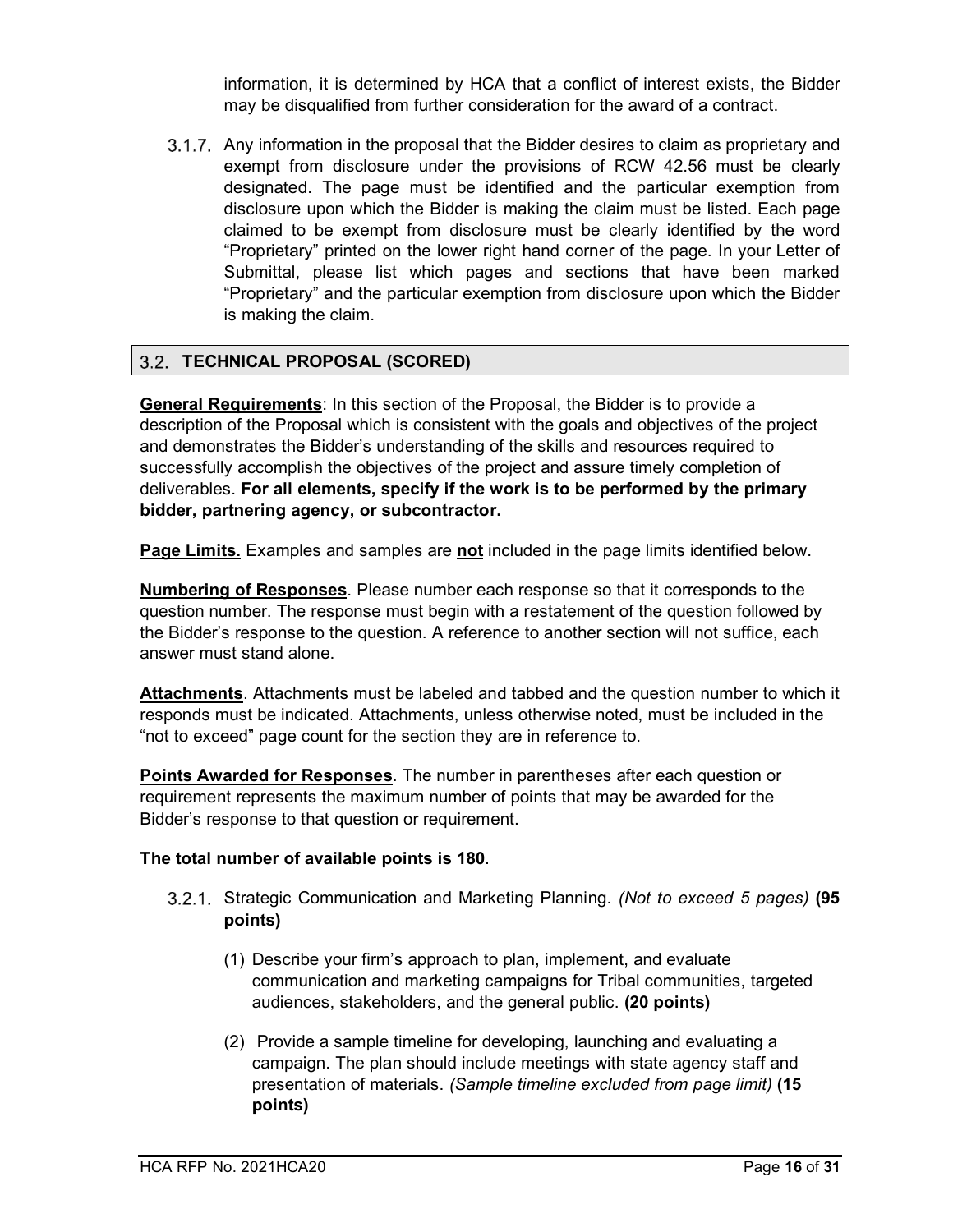- (3) Describe what steps you will take to develop campaigns that engage our partners and stakeholders, listed below, and can be used by them to localize and more widely disseminate the messages: **(15 points)**
	- (a) Tribal governments, Tribal communities, and Urban Indian Organizations;
	- (b) State agencies providing social, health and education services;
	- (c) School and Community-based agencies, organizations, and coalitions, including faith-based, that serve youth and families, including diverse cultures and immigrant populations;
	- (d) Community health centers; and
	- (e) The law enforcement community.
- (4) Describe what steps you will take to develop and tailor campaigns that engage multiple audiences across the lifespan, such as youth, young adults, college students, parents, or older adults. **(15 points)**
- (5) Describe how you will ensure an equitable and inclusive campaign in all levels of development, implementation, and dissemination. **(15 points)**
- (6) Provide at least one and up to three examples of successful communication or marketing campaigns your firm worked on. Describe how you measured success. Include both written and visual components. *(Examples are excluded from page limit)* **(15 points)**
- 3.2.2. Marketing Research. Describe at least two market research projects your firm has completed using qualitative and/or quantitative data, including the research process, timing and tactics for stakeholder engagement, and how the results were applied.. *(Not to exceed 10 page(s))* **(20 points)**
- 3.2.3. Product Development and Production. Provide up to three examples of video, online and/or print materials your firm created. Describe the process for creating these products, including any partners and stakeholder outreach. *(Not to exceed XX page(s)) (Videos are excluded from page limit)* **(20 points)**
- Brand Strategy. Provide up to three examples of projects in which your firm worked with an organization to create a comprehensive brand strategy. Include examples of messaging, images and tools. *(Not to exceed 5 page(s), except for videos)* **(20 points)**
- 3.2.5. Media Strategy. Describe your agency's proposed paid and earned media strategies and placement plan for campaigns. Please include information about the following: *(Not to exceed 4 pages)* **(15 points)** 
	- (1) Your agency's total media dollars placed or earned media in Washington State during the 12 months ending December 31, 2020 for TV, radio, newspapers, outdoor, transit, and Internet. Note for each medium whether media placement was performed in-house or through a media-buying service.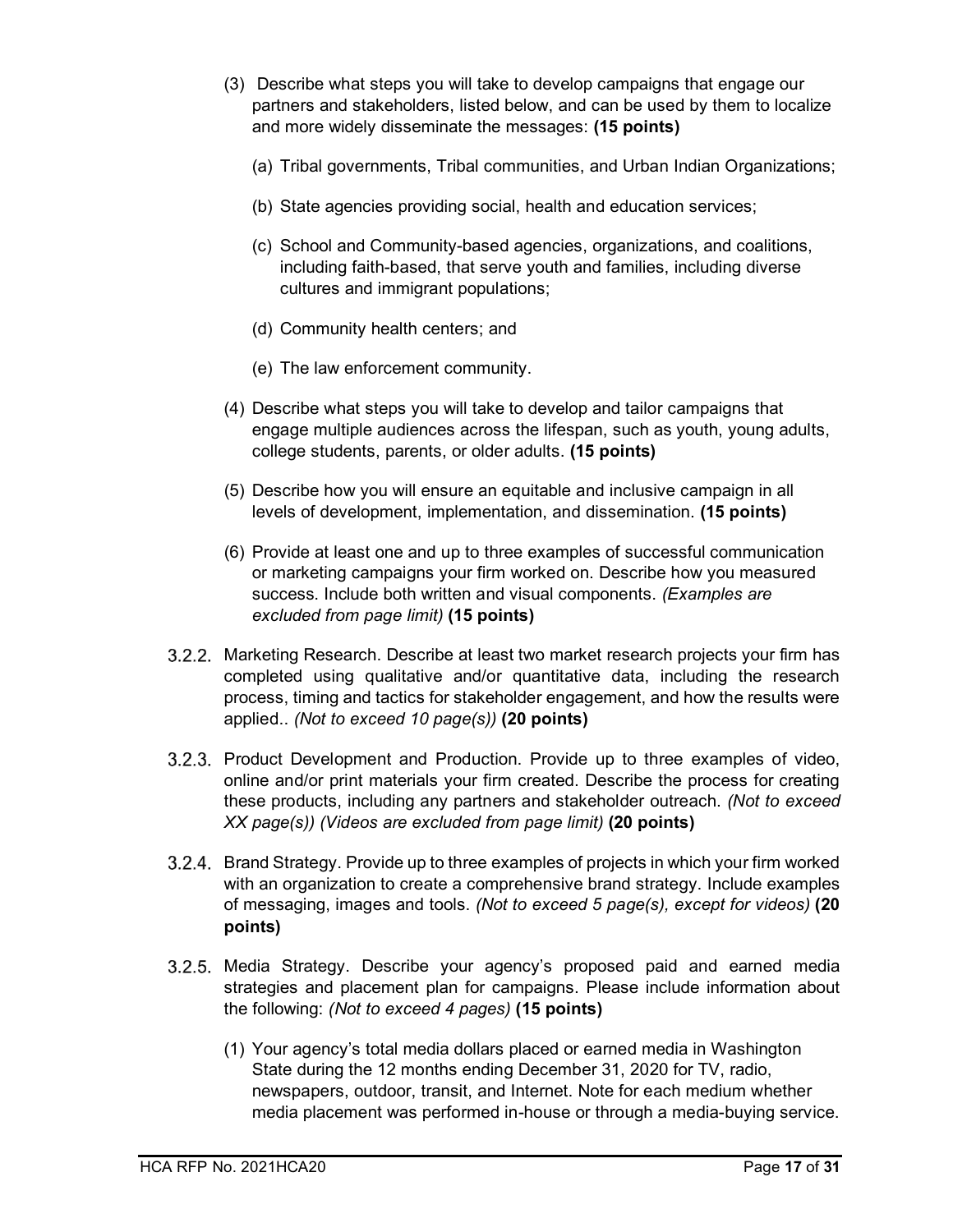Include the percent of total gross billings that went for media placement during that year.

- (2) HCA has a limited budget available for incentives and stipends for engaging focus groups, subject matter experts, talent fees, and market research. In some cases, state and federal funding prohibits these items. Describe how you will meaningfully and successfully engage in this work with a limited, or no, budget for these items.
- (3) How you select vendors and how the efforts of such vendors are monitored for accuracy and compliance.
- (4) What strategies will be used to ensure ads targeted to culturally diverse audiences (including racial/ethnic and multilingual) are created in a culturally appropriate and relevant manner.
- 3.2.6. Media Tracking. Describe what procedures your agency uses to track, analyze, evaluate, and adjust media placement, including campaign outcomes, successes, and gaps. *(Not to exceed 2 pages)* **(5 points)**
- 3.2.7. Project Communication. Describe how your organization will work to ensure a wellmanaged, streamlined approach to developing and implementing campaigns or other projects. Include your plan for communicating with the HCA Project Coordinator, and your normal methods for ensuring buy-off on steps in the process. *(Not to exceed 1 page)* **(5 points)**

#### <span id="page-17-0"></span>**MANAGEMENT PROPOSAL**

**General Requirements**: In this section of the Proposal, the Bidder is to discuss project organization and the knowledge, skills, abilities, and experience of the proposed team members. The contract resulting from this procurement will require that any change in key staff (as identified in Bidder's response to this procurement) will be subject to prior HCA acceptance. The contract will also provide that HCA may request that Bidder remove selected staff on one (1) day's notice and provide replacement staff without impacting the schedule.

**Numbering of Responses**. Please number each response so that it corresponds to the question number. The response must begin with a restatement of the question followed by the Bidder's response to the question. A reference to another section will not suffice, each answer must stand alone.

**Attachments**. Attachments must be labeled and identified with the question number and section to which it responds. Attachments, unless otherwise noted, must be included in the "not to exceed" page count for the section they are in reference to.

**Points Awarded for Responses**. The number in parentheses after each question or requirement represents the maximum number of points that may be awarded for the Bidder's response to that question or requirement.

**The total number of available points is 105**.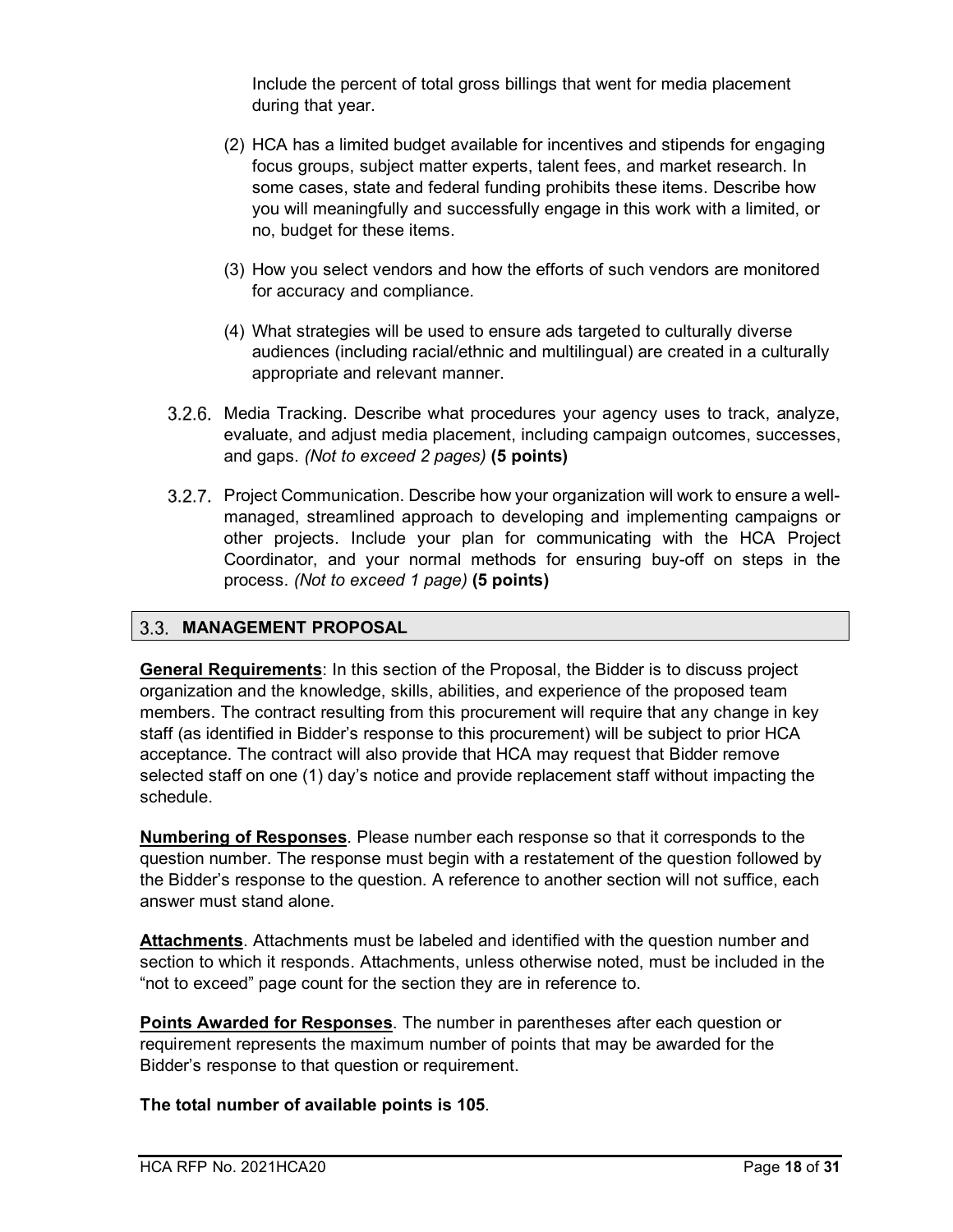- 3.3.1. Project Management. Describe your firm's approach to project management and how you handle unexpected requests, needs, or updates. *(Not to exceed 3 pages)* **(20 points)**
	- (1) Include how you plan to ensure HCA is kept updated on a project's progress. Describe how your firm facilitates and staffs calls with HCA and project leads to provide these updates.
- Description of Experience **(55 points)**
	- (1) Based upon your experience with social marketing, including paid and pro bono advertising and earned media, provide a detailed listing of the Key Personnel or team you propose for this engagement, including the titles of staff, team roles (if applicable), and a current resume of each person proposed. Resumes must detail experience with the required skills needed to demonstrate ability to successfully meet the Minimum Qualifications required in this RFP. **(5 points**)
	- (2) Provide information about your agency, including an organizational chart, mission and philosophy – and how this contract would match its mission. (Not to exceed 5 pages) **(5 points**)
	- (3) Describe your agency's expertise and experience in advertising, marketing and social marketing to change people's knowledge, attitudes, and beliefs. *(Not to exceed 2 pages)* **(10 points)**
	- (4) Describe your agency's expertise and experience in working with diverse cultures and communities. *(Not to exceed 1 page)* **(10 points)**
	- (5) Highlight any accounts that have a clear and specific parent/adult component and youth/young adult component. *(Not to exceed 1 page)* **(10 points)**
	- (6) Identify pro bono advertising efforts, and reason/philosophy for handling effort as pro bono. *(Not to exceed 1 page)* **(10 points)**
	- (7) Describe your agency's expertise and experience on best practices in prevention campaign development. Be sure to address: factors to consider when implementing campaigns for youth and young adults; and what your firm's understanding is of the lack of effectiveness of using scare tactics or fear-based messaging in prevention campaigns. (**5 Points**)
- Awards and Honors. Describe any industry or media awards, honors or recognition your agency has received in the last three years, especially those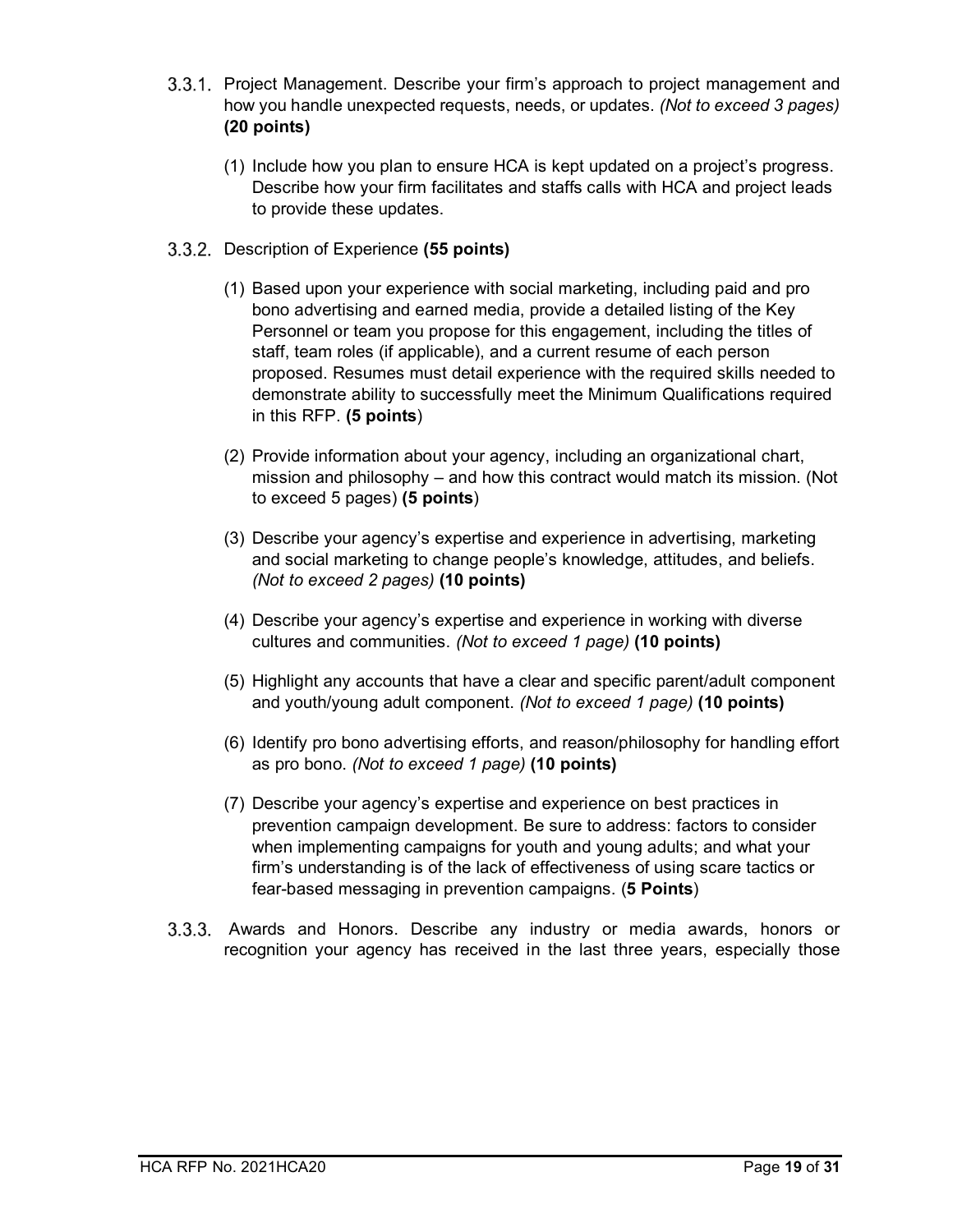related to health promotion. Include what the award was for, and the credentials of the organization bestowing the award(s). *(Not to exceed 2 pages)* **(5 points)**

- 3.3.4. Media Placement. Describe your agency's experience in media planning and placement including: *(Not to exceed 2 pages)* **(20 points)**
	- (1) The size of your media buying/planning department in terms of personnel, years of experience in media planning and buying, number of clients, and workload.
	- (2) Your agency's experience in minority and regional population market placement.
	- (3) Your agency's experience in buying media in small, community-based outlets, particularly in culturally diverse communities.
	- (4) Your agency's history in obtaining bonus weight and Public Service Announcement (PSA) placements, and in creating PSA placements.
- Internet and Web Capabilities. Demonstrate your agency's experience planning, implementing, and evaluating the web component of a campaign, including what the agency's successes were in creating and evaluating micro Web sites, enewsletters and other electronic communications. *(Not to exceed 2 pages)* **(5 points)**

#### <span id="page-19-0"></span>**RELATED INFORMATION (MANDATORY)**

- 3.4.1. If the Bidder or any subcontractor contracted with the state of Washington during the past 24 months, indicate the name of the agency, the contract number, and project description and/or other information available to identify the contract.
- 3.4.2. If the Bidder's staff or subcontractor's staff was an employee of the state of Washington during the past 24 months, or is currently a Washington State employee, identify the individual by name, the agency previously or currently employed by, job title or position held, and separation date.
- If the Bidder has had a contract terminated for default in the last five years, describe such incident. Termination for default is defined as notice to stop performance due to the Bidder's non-performance or poor performance and the issue of performance was either (a) not litigated due to inaction on the part of the Bidder, or (b) litigated and such litigation determined that the Bidder was in default.
- $3.4.4$ . Submit full details of the terms for default including the other party's name, address, and phone number. Present the Bidder's position on the matter. HCA will evaluate the facts and may, at its sole discretion, reject the proposal on the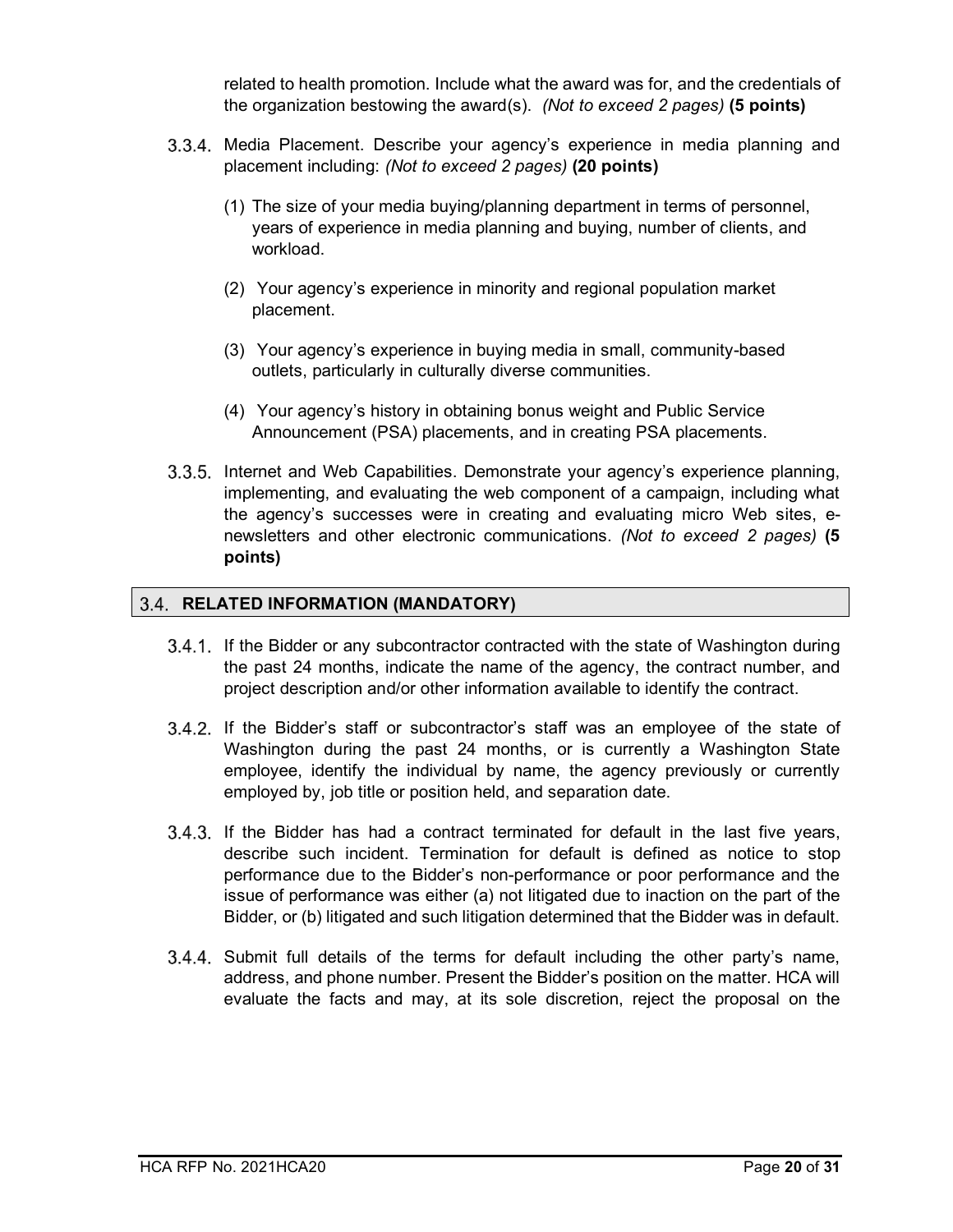grounds of the past experience. If no such termination for default has been experienced by the Bidder in the past five years, so indicate.

#### <span id="page-20-0"></span>**REFERENCES (MANDATORY)**

List names, addresses, telephone numbers, and fax numbers/e-mail addresses of three business references for the Bidder and three business references for the lead staff person for whom work has been accomplished and briefly describe the type of service provided. Do not include current HCA staff as references. By submitting a proposal in response to this RFP, the vendor and team members grant permission to HCA to contact these references and others, who from HCA's perspective, may have pertinent information. HCA may or may not, at HCA's discretion, contact references. HCA may evaluate references at HCA's discretion.

#### <span id="page-20-1"></span>**OMWBE CERTIFICATION (OPTIONAL AND NOT SCORED)**

Include proof of certification issued by the Washington State Office of Minority and Women's Business Enterprises (OMWBE) if certified minority-owned firm and/or women-owned firm(s) will be participating on this project. For information: [http://www.omwbe.wa.gov.](http://www.omwbe.wa.gov/)

#### <span id="page-20-2"></span>**EXECUTIVE ORDER 18-03 (SCORED)**

Pursuant to RCW 39.26.160(3) and consistent with Executive Order 18-03 – Supporting Workers' Rights to Effectively Address Workplace Violations (dated June 12, 2018), HCA will evaluate bids for best value and provide a bid preference in the amount of 16 points to any Bidder who certifies, pursuant to the certification attached as Exhibit C, that their firm does NOT require its employees, as a condition of employment, to sign or agree to mandatory individual arbitration clauses or class or collective action waiver. Bidders that do require their employees, as a condition of employment, to sign or agree to mandatory individual arbitration clauses or class or collective action waiver will not be disqualified evaluation of this RFP, however they will receive 0 out of 16 points for this section.

#### <span id="page-20-3"></span>**COST PROPOSAL**

The evaluation process is designed to award this procurement not necessarily to the Bidder of least cost, but rather to the Bidder whose proposal best meets the requirements of this RFP. However, Bidders are encouraged to submit proposals which are consistent with state government efforts to conserve state resources.

#### 3.8.1. Identification of Costs (SCORED)

**Hourly Rate (35 points):** Identify the fully-burdened hourly rate in U.S. dollars for performing the services as described in this RFP (whole dollar amounts only).The hourly rate should be inclusive of all costs of performing the work, including travel (time and cost) and other overhead expenses. Bidders are required to collect and pay Washington state sales and use taxes, as applicable.

**Proposed Sample Budget (15 points**): Provide a detailed two-year budget for statewide public education campaign that delivers the best and most innovative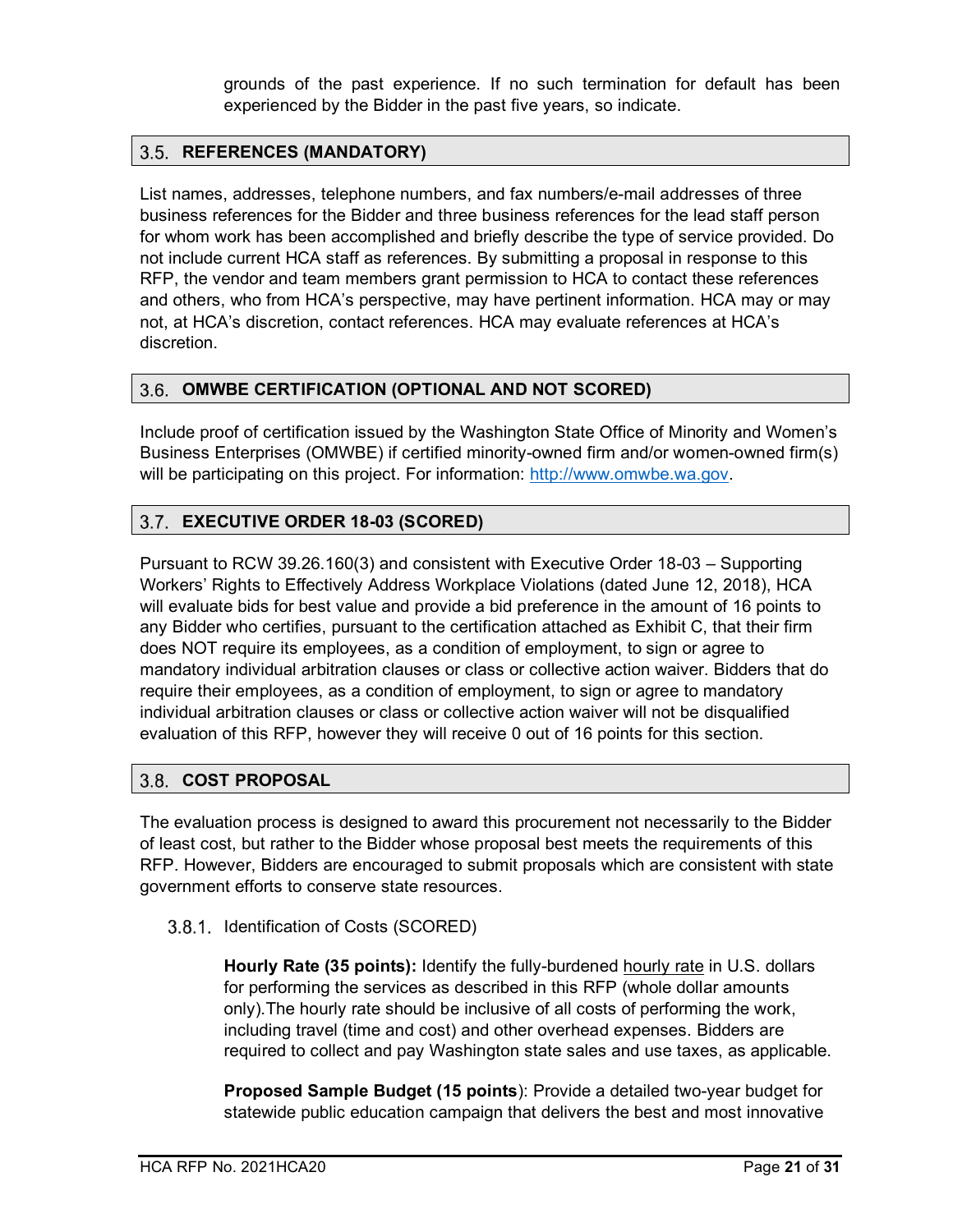approach for reach all target audiences, and is aligned with your proposed campaign approaches in Section [3.2.1,](#page-15-1) *Technical Proposal, Strategic Communication and Marketing Planning*, of this RFP. All traditional approaches should be considered, but not necessarily recommended. This could include television, radio, outdoor, print, online, transit, and social media opportunities. The detailed budget should include, but not be limited to:

- (1) Media placement package;
- (2) Creative and production costs;
- (3) Evaluation and other campaign-related costs.

Costs for subcontractors are to be broken out separately. Please note if any subcontractors are certified by the Office of Minority and Women's Business Enterprises.

#### 3.8.2. Computation

Hourly Rate will be computed by averaging all hourly rates provided by each Bidder, and dividing the lowest cost bid received by the Bidder's cost. The resultant number will be multiplied by the maximum possible points for the Hourly Rate Cost section.

Proposed Sample Budget will be computed by dividing the lowest cost bid received by the Bidder's total cost. Then the resultant number will be multiplied by the maximum possible points for the Proposed Sample Budget Cost section.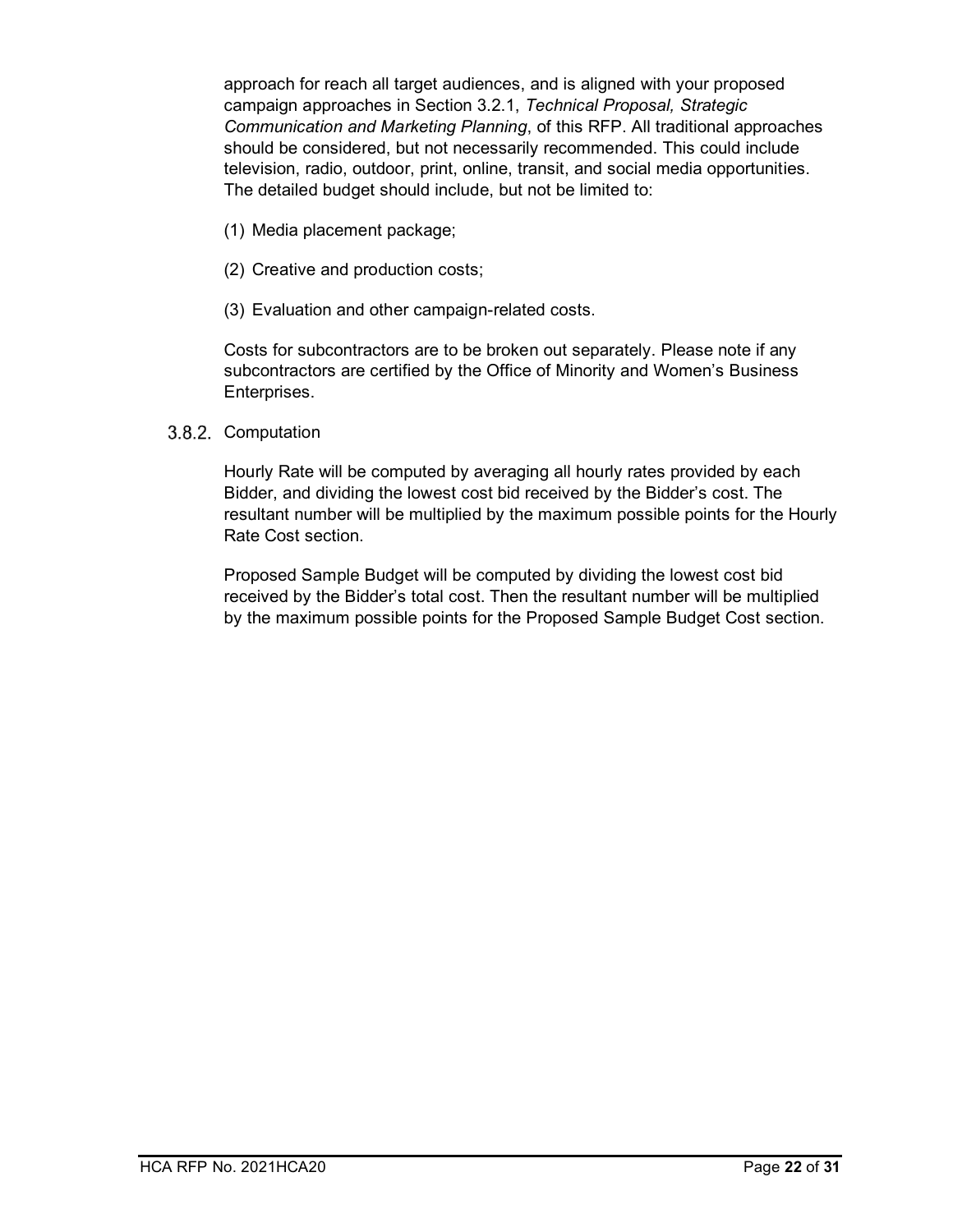## <span id="page-22-0"></span>**4. EVALUATION AND CONTRACT AWARD**

#### <span id="page-22-1"></span>**EVALUATION PROCEDURE**

<span id="page-22-3"></span>Responsive Proposals will be evaluated strictly in accordance with the requirements stated in this RFP and any addenda issued. The evaluation of proposals will be accomplished by an evaluation team(s), to be designated by HCA, which will determine the ranking of the proposals. Evaluations will only be based upon information provided in the Bidder's Proposal.

All proposals received by the stated deadline, Section [2.2,](#page-7-2) *Estimated Schedule of Procurement Activities*, will be reviewed by the RFP Coordinator to ensure that the Proposals contain all of the required information requested in the RFP. Only responsive Proposals that meet the requirements will be evaluated by the evaluation team. Any Bidder who does not meet the stated qualifications or any Proposal that does not contain all of the required information will be rejected as non-responsive.

The RFP Coordinator may, at his or her sole discretion, contact the Bidder for clarification of any portion of the Bidder's Proposal. Bidders should take every precaution to ensure that all answers are clear, complete, and directly address the specific requirement.

Responsive Proposals will be reviewed and scored by an evaluation team using a weighted scoring system, Section [4.2,](#page-22-3) *Evaluation Weighting and Scoring*. Proposals will be evaluated strictly in accordance with the requirements set forth in this RFP and any addenda issued.

HCA, at its sole discretion, may elect to select the top-scoring firms as finalists for an oral presentation.

#### <span id="page-22-2"></span>**EVALUATION WEIGHTING AND SCORING**

The following weighting and points will be assigned to the proposal for evaluation purposes:

| <b>Technical Proposal</b>    | 180 points |
|------------------------------|------------|
| <b>Management Proposal</b>   | 105 points |
| Cost Proposal                | 50 points  |
| <b>Executive Order 18-03</b> | 16 points  |
|                              |            |

**TOTAL POINTS 351 POINTS**

*HCA reserves the right to award the contract to the Bidder whose proposal is deemed to be in the best interest of HCA and the state of Washington.*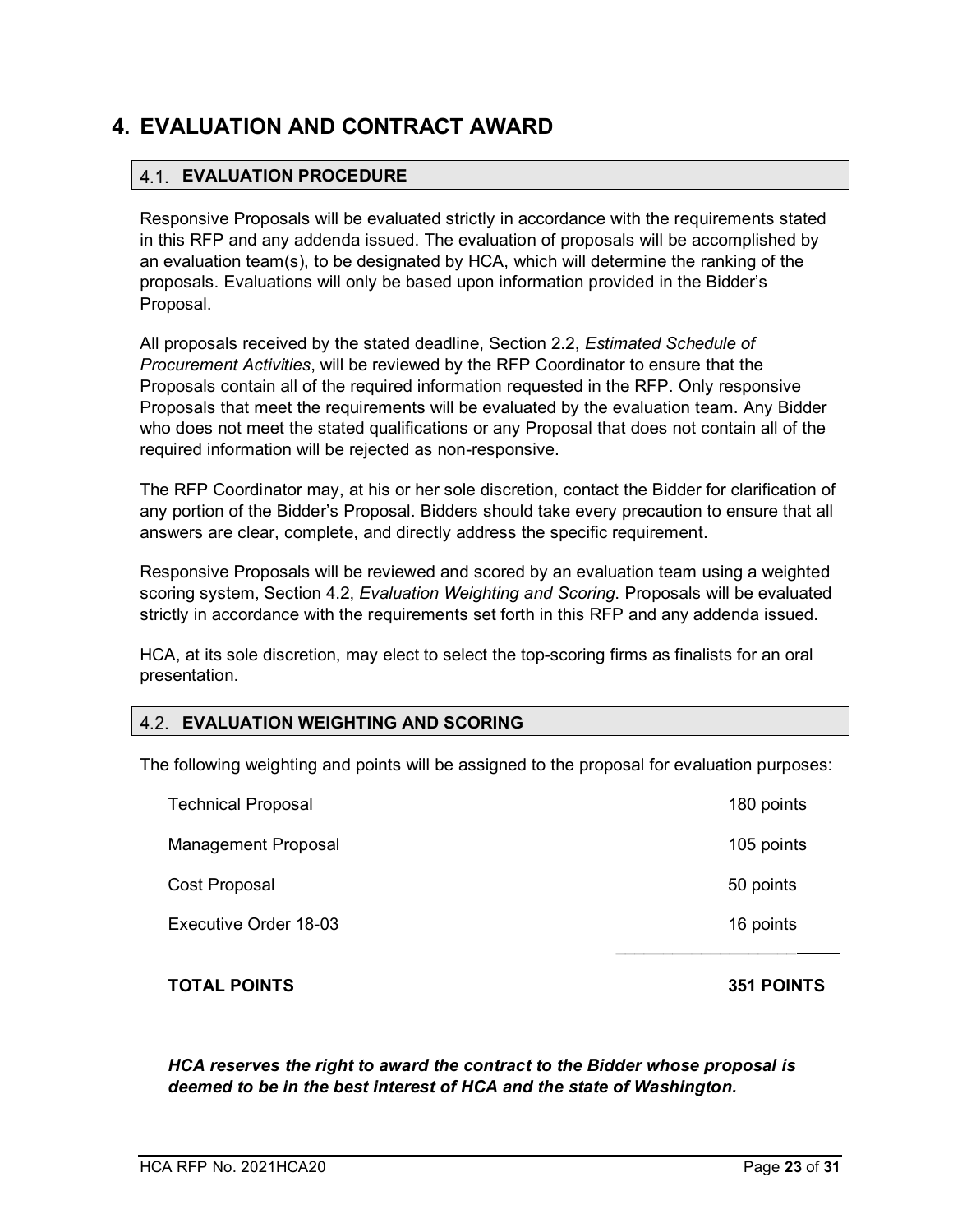#### <span id="page-23-0"></span>**ORAL PRESENTATIONS MAY BE REQUIRED**

HCA may after evaluating the written proposals elect to schedule oral presentations of the finalists. Should oral presentations become necessary, HCA will contact the top-scoring firm(s) from the written evaluation to schedule a date, time, and location. Commitments made by the Bidder at the oral interview, if any, will be considered binding.

Bidders who advance to this phase of the evaluation will be provided more information about the presentation at the time they are notified, including topics to be presented and weighting of the scored elements. Each oral presentation will receive a score, and each Bidder will be assigned a score out of 100 points. The scores from the written evaluation and the oral presentation combined together will determine the Apparent Successful Bidder(s).

#### <span id="page-23-1"></span>**SUBSTANTIALLY EQUIVALENT SCORES**

Substantially equivalent scores are scores separated by two percent or less in total points. If multiple Proposals receive a Substantially Equivalent Score, HCA may leave the matter as scored, or select as the ASB the one Proposal that is deemed by HCA, in its sole discretion, to be in HCA's best interest relative to the overall purpose, background, and objectives as stated in Sections [1.1,](#page-3-1) [1.2,](#page-3-3) and [1.3](#page-3-3) of this RFP.

If applicable, HCA's best interest will be determined by HCA managers and executive officers, who have sole discretion over this determination. The basis for such determination will be communicated in writing to all Bidders with equivalent scores.

#### <span id="page-23-2"></span>**NOTIFICATION TO BIDDERS**

HCA will notify the ASB of their selection in writing upon completion of the evaluation process. Bidders whose proposals were not selected for further negotiation or award will be notified separately by e-mail.

#### <span id="page-23-3"></span>4.6. **DEBRIEFING OF UNSUCCESSFUL BIDDERS**

Any Bidder who has submitted a Proposal and been notified it was not selected for contract award may request a debriefing. The request for a debriefing conference must be received by the RFP Coordinator no later than 5:00 p.m., local time, in Olympia, Washington, within three business days after the Unsuccessful Bidder Notification is e-mailed to the Bidder. The debriefing will be held within three business days of the request, or as schedules allow.

Discussion at the debriefing conference will be limited to the following: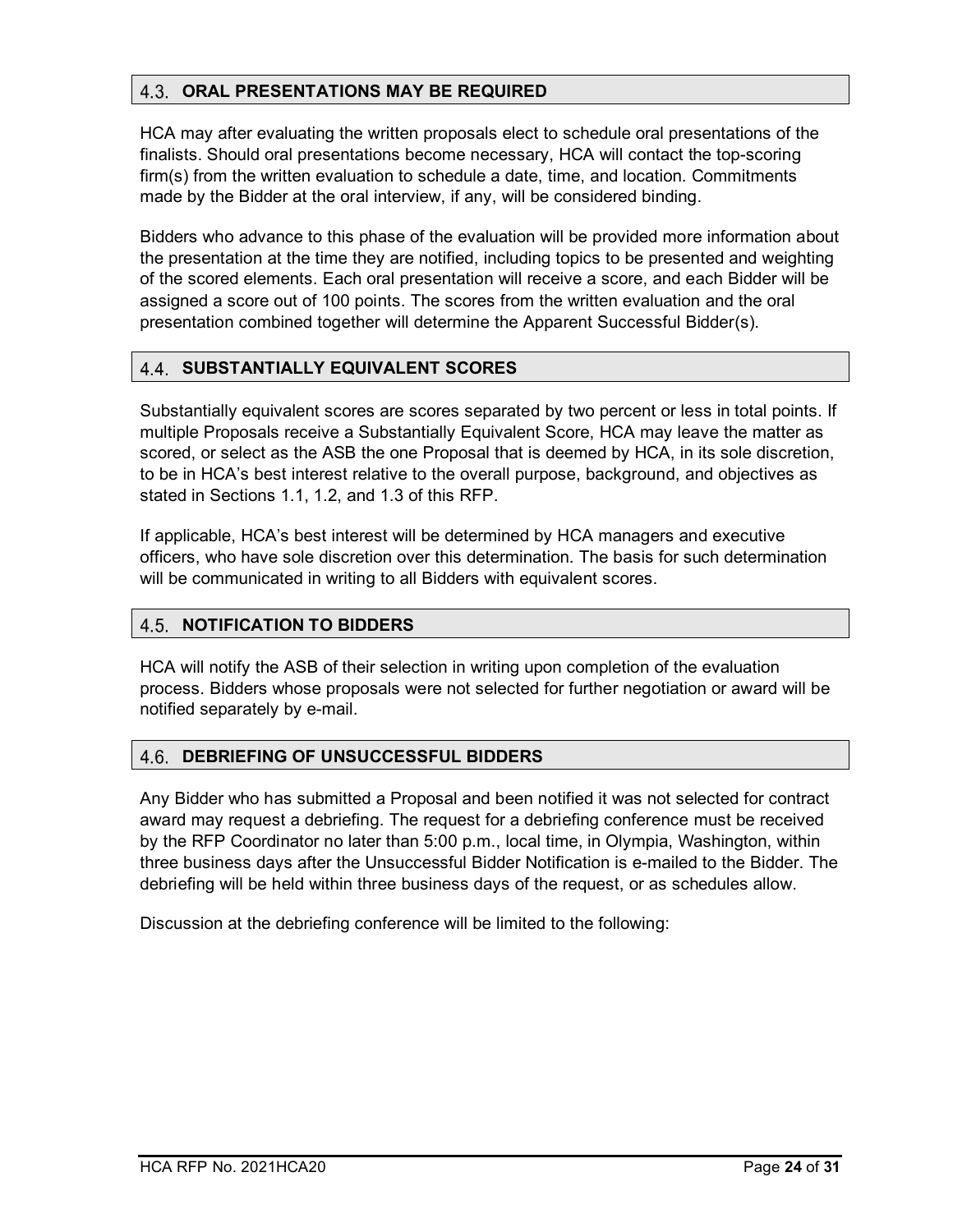- 4.6.1. Evaluation and scoring of the Bidder's Proposal;
- 4.6.2. Critique of the Proposal based on the evaluation; and
- 4.6.3. Review of the Bidder's final score in comparison with other final scores without identifying the other Bidders.

Topics a Bidder could have raised as part of the complaint process (Section [2.8\)](#page-9-3) cannot be discussed as part of the debriefing conference, even if the Bidder did not submit a complaint.

Comparisons between proposals, or evaluations of the other proposals will not be allowed. Debriefing conferences may be conducted in person or on the telephone and will be scheduled for a maximum of thirty (30) minutes.

#### <span id="page-24-0"></span>**4.7. PROTEST PROCEDURE**

A bid protest may be made only by Bidders who submitted a response to this RFP and who have participated in a debriefing conference. Upon completing the debriefing conference, the Bidder is allowed five business days to file a protest with the RFP Coordinator. Protests must be received by the RFP Coordinator no later than 4:30 p.m., local time, in Olympia, Washington on the fifth business day following the debriefing. Protests may be submitted by e-mail or by mail.

Bidders protesting this RFP must follow the procedures described below. Protests that do not follow these procedures will not be considered. This protest procedure constitutes the sole administrative remedy available to Bidders under this RFP.

All protests must be in writing, addressed to the RFP Coordinator, and signed by the protesting party or an authorized agent. The protest must state (1) the RFP number, (2) the grounds for the protest with specific facts, (3) complete statements of the action(s) being protested, and (4) the relief or corrective action being requested.

- 4.7.1. Only protests alleging an issue of fact concerning the following subjects will be considered:
	- $4.7.1.1$ . A matter of bias, discrimination, or conflict of interest on the part of an evaluator;
	- $4.7.1.2.$ Errors in computing the score; or
	- $4.7.1.3$ Non-compliance with procedures described in the RFP or HCA requirements.

Protests based on anything other than those items listed above will not be considered. Protests will be rejected as without merit to the extent they address issues such as: 1) an evaluator's professional judgment on the quality of a Proposal; or 2) HCA's assessment of its own needs or requirements.

Upon receipt of a protest, HCA will undertake a protest review. The HCA Director, or an HCA employee delegated by the HCA Director who was not involved in the RFP, will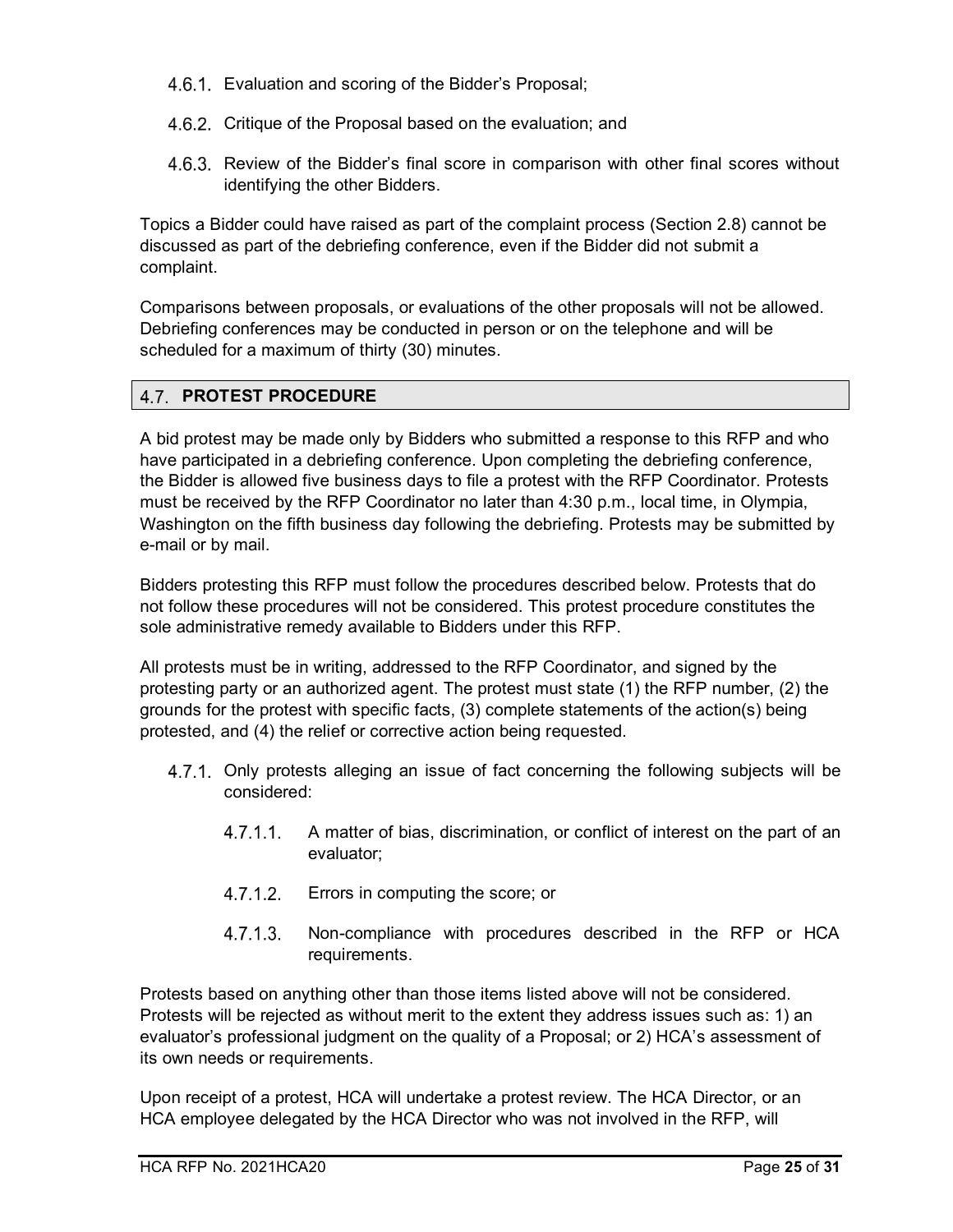consider the record and all available facts. If the HCA Director delegates the protest review to an HCA employee, the Director nonetheless reserves the right to make the final agency decision on the protest. The HCA Director or his or her designee will have the right to seek additional information from sources he or she deems appropriate in order to fully consider the protest.

If HCA determines in its sole discretion that a protest from one Bidder may affect the interests of another Bidder, then HCA may invite such Bidder to submit its views and any relevant information on the protest to the RFP Coordinator. In such a situation, the protest materials submitted by each Bidder will be made available to all other Bidders upon request.

- 4.7.2. The final determination of the protest will:
	- $4.7.2.1$ . Find the protest lacking in merit and uphold HCA's action; or
	- $4.7.2.2.$ Find only technical or harmless errors in HCA's acquisition process and determine HCA to be in substantial compliance and reject the protest; or
	- $4.7.2.3$ Find merit in the protest and provide options to the HCA Director, which may include:
		- 4.7.2.3.1. Correct the errors and re-evaluate all Proposals; or
		- 4.7.2.3.2. Issue a new solicitation document and begin a new process; or
		- 4.7.2.3.3. Make other findings and determine other courses of action as appropriate.

If the protest is not successful, HCA will enter into a contract with the ASB(s), assuming the parties reach agreement on the contract's terms.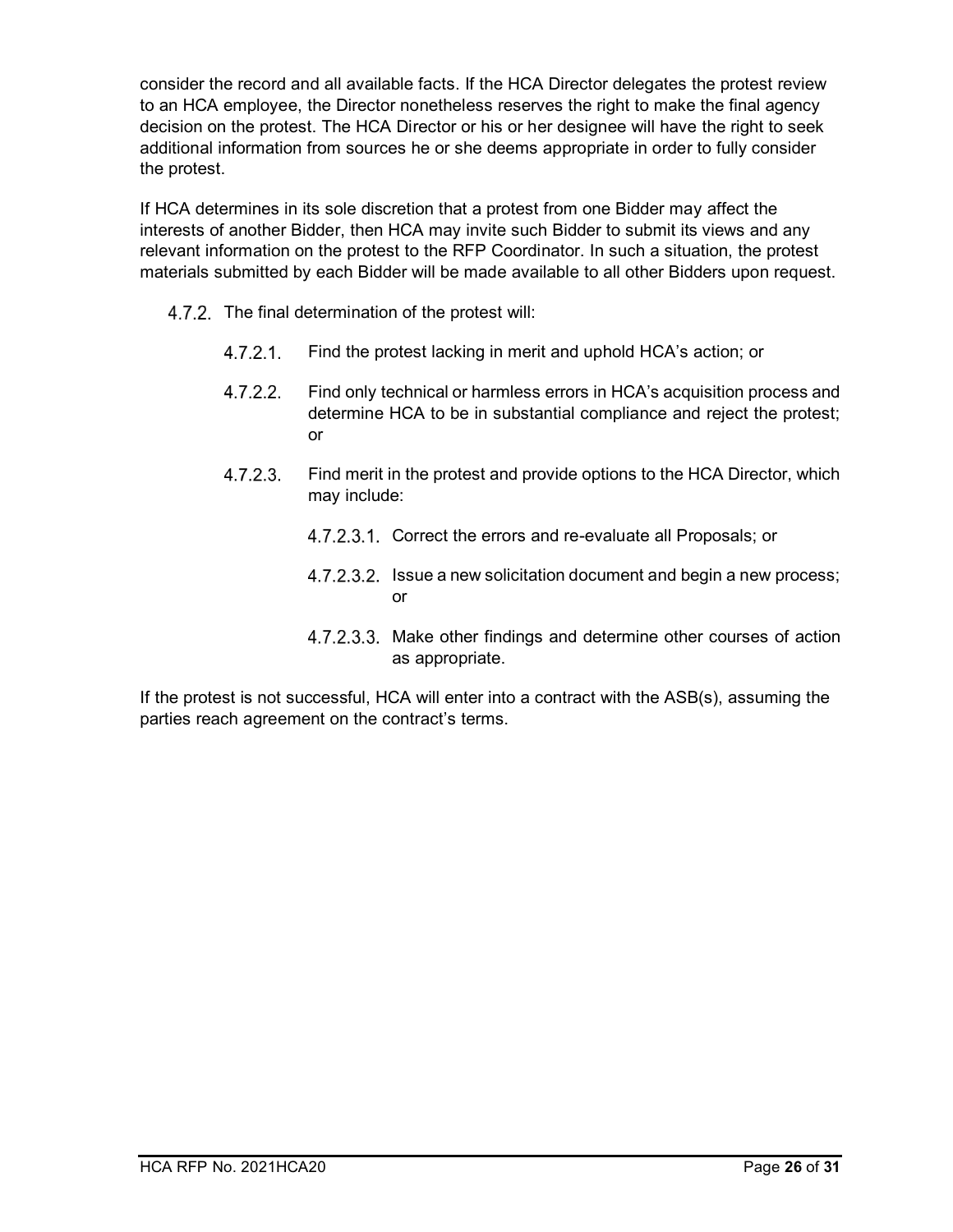## <span id="page-26-0"></span>**5. RFP EXHIBITS**

| Exhibit A | <b>Certifications and Assurances</b>                                      |
|-----------|---------------------------------------------------------------------------|
| Exhibit B | Diverse Business Inclusion Plan                                           |
| Exhibit C | Executive Order 18-03                                                     |
| Exhibit D | Service Contract Format including General Terms and Conditions<br>(GT&Cs) |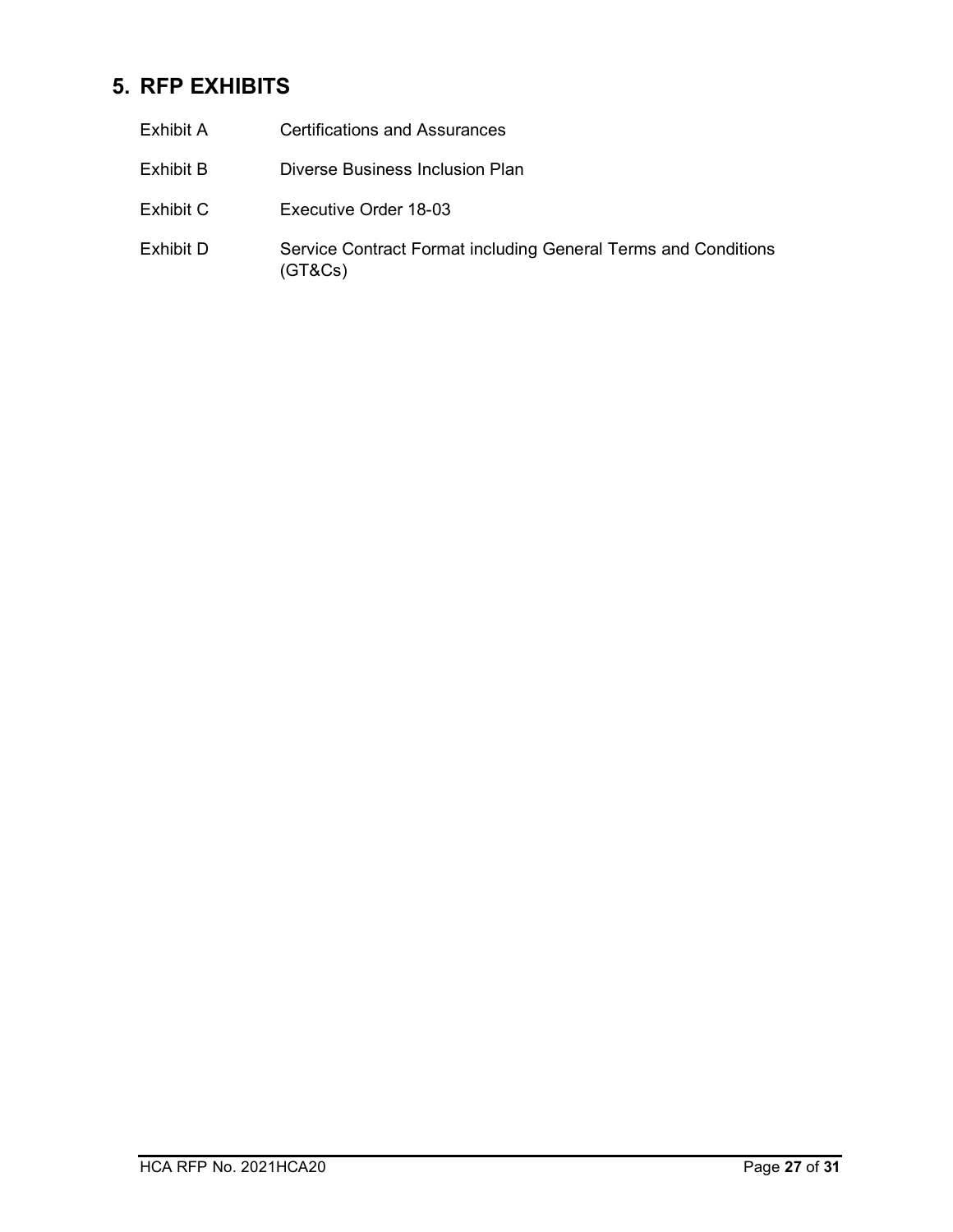#### **CERTIFICATIONS AND ASSURANCES**

I/we make the following certifications and assurances as a required element of the proposal to which it is attached, understanding that the truthfulness of the facts affirmed here and the continuing compliance with these requirements are conditions precedent to the award or continuation of the related contract:

- 1. I/we declare that all answers and statements made in the proposal are true and correct.
- 2. I/we declare that I/we meet all required minimum qualifications as stated in this RFP.
- 3. The prices and/or cost data have been determined independently, without consultation, communication, or agreement with others for the purpose of restricting competition. However, I/we may freely join with other persons or organizations for the purpose of presenting a single proposal.
- 4. The attached proposal is a firm offer for a period of 120 days following receipt, and it may be accepted by HCA without further negotiation (except where obviously required by lack of certainty in key terms) at any time within the 120-day period.
- 5. In preparing this proposal, I/we have not been assisted by any current or former employee of the state of Washington whose duties relate (or did relate) to this proposal or prospective contract, and who was assisting in other than his or her official, public capacity. If there are exceptions to these assurances, I/we have described them in full detail on a separate page attached to this document.
- 6. I/we understand that HCA will not reimburse me/us for any costs incurred in the preparation of this proposal. All proposals become the property of HCA, and I/we claim no proprietary right to the ideas, writings, items, or samples, unless so stated in this proposal.
- 7. Unless otherwise required by law, the prices and/or cost data which have been submitted have not been knowingly disclosed by the Bidder and will not knowingly be disclosed by him/her prior to opening, directly or indirectly, to any other Bidder or to any competitor.
- 8. I/we agree that submission of the attached proposal constitutes acceptance of the solicitation contents and the attached sample contract and general terms and conditions. If there are any exceptions to these terms, I/we have described those exceptions in detail on a page attached to this document.
- 9. No attempt has been made or will be made by the Bidder to induce any other person or firm to submit or not to submit a proposal for the purpose of restricting competition.
- 10. I/we grant HCA the right to contact references and other, who may have pertinent information regarding the ability of the Bidder and the lead staff person to perform the services contemplated by this RFP.
- 11. If any staff member(s) who will perform work on this contract has retired from the State of Washington under the provisions of the 2008 Early Retirement Factors legislation, his/her name(s) is noted on a separately attached page.

We (circle one) **are / are not** submitting proposed Contract exceptions. (See Section heading, Contract and General Terms and Conditions.) If Contract exceptions are being submitted, I/we have attached them to this form.

#### **On behalf of the Bidder submitting this proposal, my name below attests to the accuracy of the above statement.**

Signature of Bidder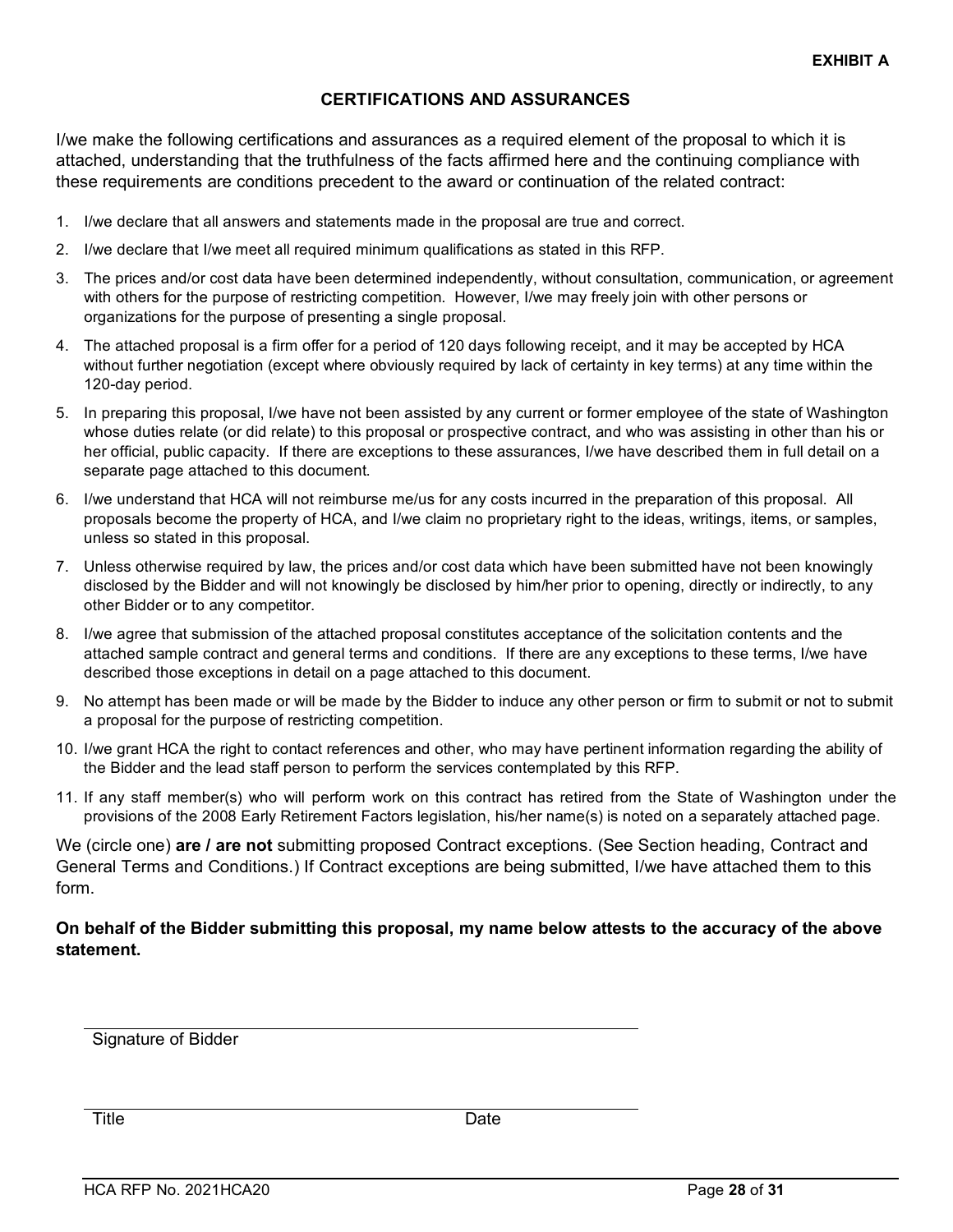#### **DIVERSE BUSINESS INCLUSION PLAN**

| Do you anticipate using, or is your firm, a State Certified Minority Business? | Yes or No |
|--------------------------------------------------------------------------------|-----------|
| Do you anticipate using, or is your firm, a State Certified Women's Business?  | Yes or No |
| Do you anticipate using, or is your firm, a State Certified Veteran Business?  | Yes or No |
| Do you anticipate using, or is your firm, a Washington State Small Business?   | Yes or No |

If you answered No to all of the questions above, please explain:

Please list the approximate percentage of work to be accomplished by each group:

- Minority 2%
- Women 2008
- Veteran %
- Small Business \_\_\_\_\_\_\_%

Please identify the person in your organization to manage your Diverse Inclusion Plan responsibility.

Name:

Phone:

E-Mail: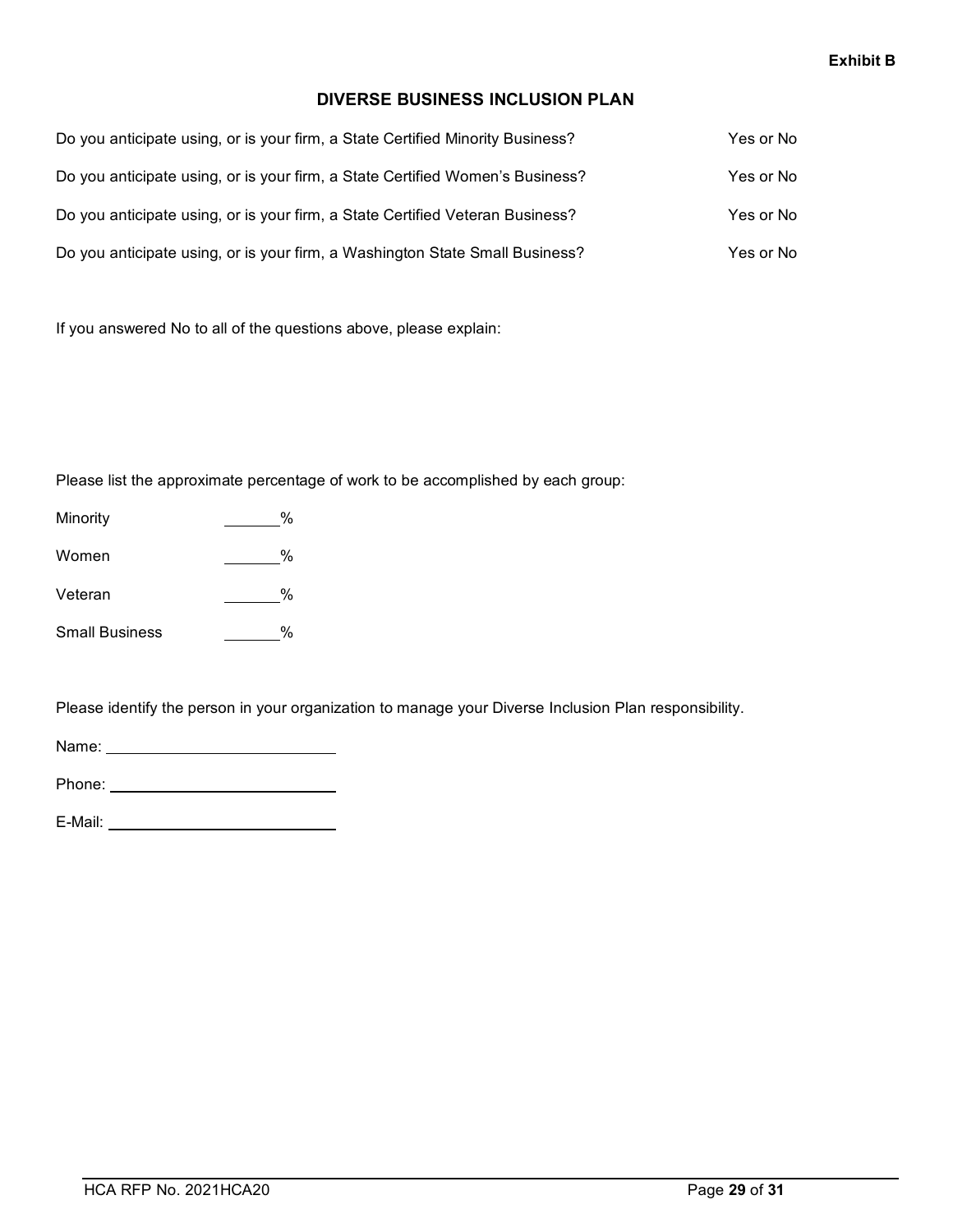#### **CONTRACTOR CERTIFICATION EXECUTIVE ORDER 18-03 – WORKERS' RIGHTS WASHINGTON STATE GOODS & SERVICES CONTRACTS**

*Pursuant to the Washington State Governor's Executive Order 18-03 (dated June 12, 2018), the Washington State Health Care Authority is seeking to contract with qualified entities and business owners who certify that their employees are not, as a condition of employment, subject to mandatory individual arbitration clauses and class or collective action waivers.*

Solicitation No.: RFP# 2021HCA20

I hereby certify, on behalf of the firm identified below, as follows (check one):

 **NO MANDATORY INDIVIDUAL ARBITRATION CLAUSES AND CLASS OR COLLECTIVE ACTION WAIVERS FOR EMPLOYEES**. This firm does NOT require its employees, as a condition of employment, to sign or agree to mandatory individual arbitration clauses or class or collective action waivers.

OR

 **MANDATORY INDIVIDUAL ARBITRATION CLAUSES AND CLASS OR COLLECTIVE ACTION WAIVERS FOR EMPLOYEES**. This firm requires its employees, as a condition of employment, to sign or agree to mandatory individual arbitration clauses or class or collective action waivers.

I hereby certify, under penalty of perjury under the laws of the State of Washington, that the certifications herein are true and correct and that I am authorized to make these certifications on behalf of the firm listed herein.

FIRM NAME:

Name of Contractor/Bidder – Print full legal entity name of firm

By: \_\_\_\_\_\_\_\_\_\_\_\_\_\_\_\_\_\_\_\_\_\_\_\_\_\_\_\_\_\_

Signature of authorized person

Print Name of person making certifications for firm

\_\_\_\_\_\_\_\_\_\_\_\_\_\_\_\_\_\_\_\_\_\_\_\_\_\_\_\_\_\_\_\_\_\_

Title:  $\overline{\phantom{a}}$ 

Title of person signing certificate

Print city and state where signed

Place:

 $Date:$